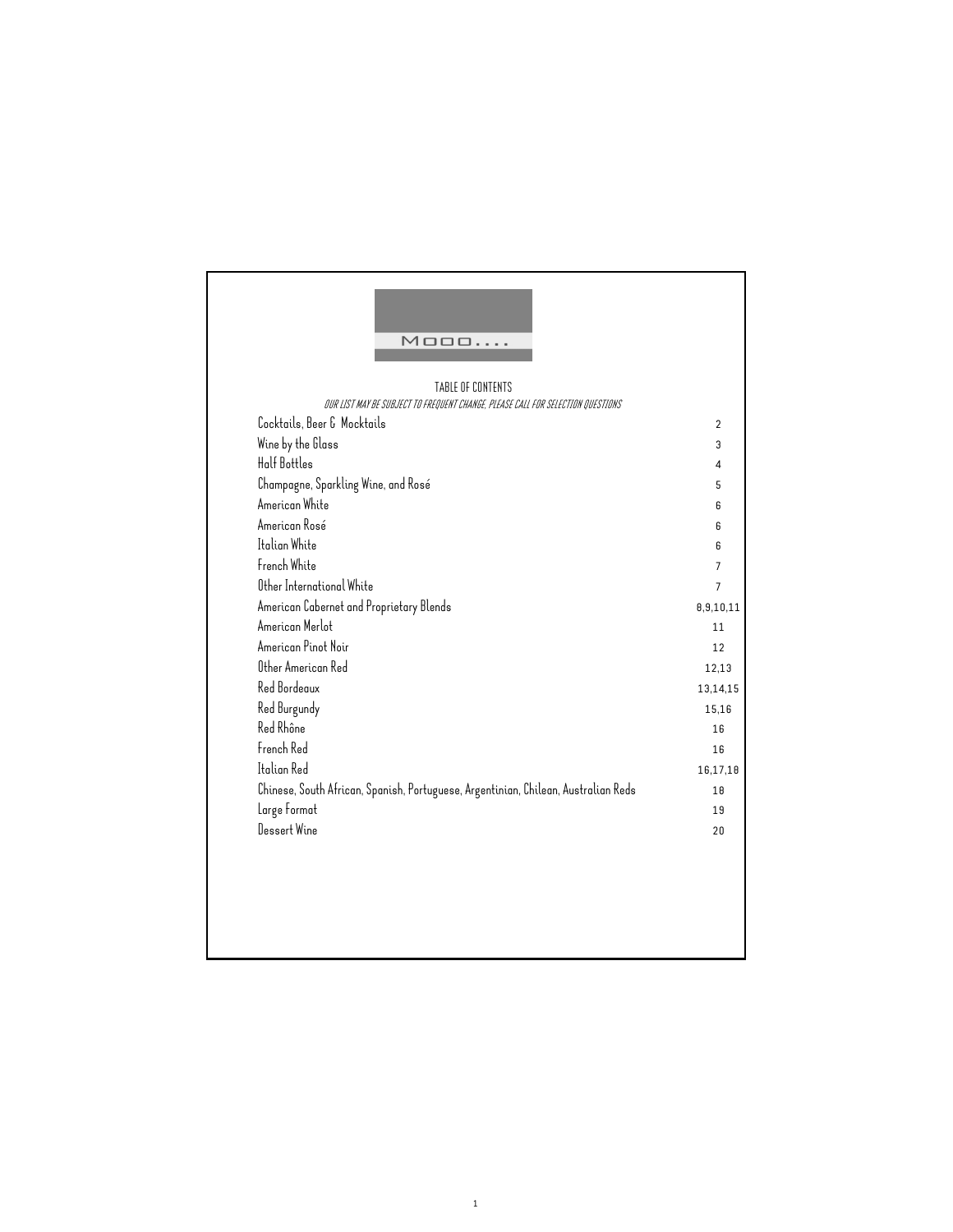## Mooo.... Signature Cocktails Spring

| Beacon in Bloom — Tito's House-Infused Lavender & Peaberry Vodka   St Germain   Sogno di Sorrento<br>Limoncello   Lemon   Lavender | 21 |
|------------------------------------------------------------------------------------------------------------------------------------|----|
| Rickey's Revenge - St. George Terroir House-Infused Raspberry Gin   1912 Vermut   Rosemary   Lime                                  | 20 |
| Let Me Stand Next To Your Fire - Lunazul Blanco Tequila   Ancho Reyes Chili   Mango Jalapeño  <br>Lime   Firewater   Tajín         | 20 |
| Out of Office - Plantation Pineapple Rum   Plantation OFTD   Banana Liqueur   Orgeat  <br>Almond   Orange   Lime                   | 20 |
| Derby Days - Old Forester Bourbon   Sogno di Sorrento Crema Limoncello   Mint   Lemon   Prosecco                                   | 19 |
| Downright Exorbitant                                                                                                               |    |
| <b>Garantizado</b> — WhistlePig PiggyBack 6 Year Rye   Eagle Rare 10 Year   Casamigos Mezcal   Strawberry                          | 32 |
| <b>Gringo in Jalisco</b> - Patrón Añejo   Orange   Blue Agave   Smoked Applewood                                                   | 30 |

#### Beer & Cider

| Night Shift Brewing 'Nite Lite' Craft Light Lager   4.3%   160z   Everett, MA   3 miles      | 12 |
|----------------------------------------------------------------------------------------------|----|
| Aeronaut Brewing Co. 'Robot Crush' American Pilsner   5.1%   1602   Somerville, MA   3 miles | 15 |
| Corona Extra Pale Lager   4.6%   160z   Mexico City, Mexico   2775 miles                     | 15 |
| Springdale Beer Company 'Pearly' White Ale   4.5%   160z   Framingham, MA   22 miles         | 16 |
| Fiddlehead Brewing Company IPA   6.2%   160z   Shelborne, VT   220 miles                     | 16 |
| Castle Island Brewing 'Keeper' IPA   6.2%   160z   South Boston, MA   2 miles                | 17 |
| Jack's Abby Craft Lagers 'Hoponius Union' /P/   6.5%   160z   Framingham, MA   22 miles      | 16 |
| Greater Good Imperial Brewing '66 Vibes' Hazy DIPA   0.2%   160z   Worcester, MA   50 miles  | 18 |
| Bunker Brewing Co. <i>Datmeal Stout Nitro</i>   5%   160z   Portland, ME   108 miles         | 17 |
| Stowe Cider 'High G Dry' Super-Dry Hard Cider   6.5%   160z   Stowe, VT   199 miles          | 16 |
| Athletic Brewing Co. 'Free Wave' Hazy IPA   Non-Alcoholic   Stratford, CT   154 miles        | 12 |

#### Mocktails & NA Wine

| Sobrio en Mexico - Lime, Citrus, Agave                                                             | 10 <sup>°</sup> |
|----------------------------------------------------------------------------------------------------|-----------------|
| Mooo Mockapolitan - Cranberry, Lime, Juniper, Orange                                               | 10 <sup>°</sup> |
| Berry Burlesque Sangria- Red Grape Juice, Orange, Raspberry, Clove                                 | 10 <sup>°</sup> |
| NV Fre - Sparkling Brut [St. Helena, California]                                                   | 1 N             |
| 2019 Fre - Chardonnay [St. Helena, California]                                                     | 1 N             |
| Before placing your order, please inform your server if a person in your party has a food allergy. |                 |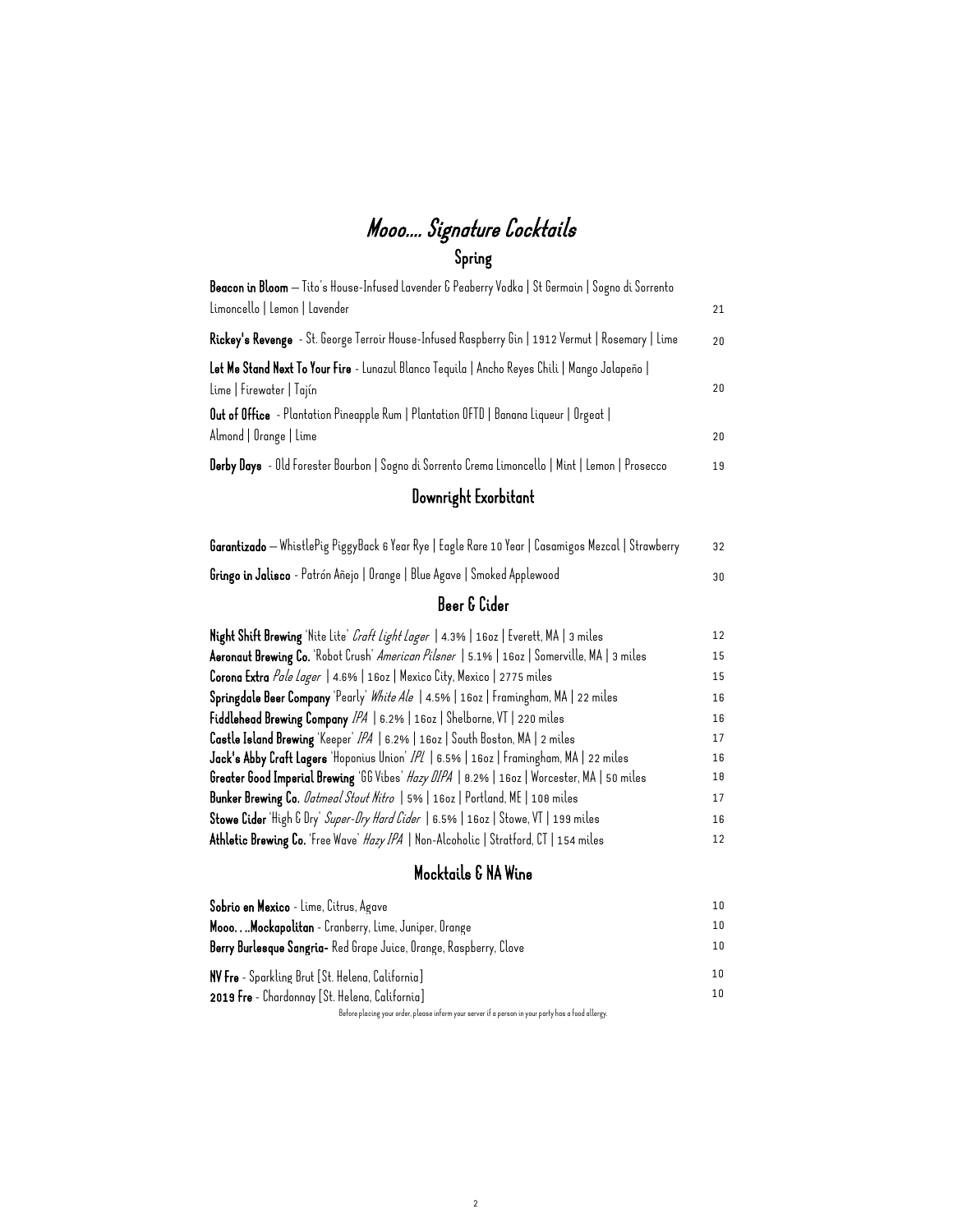### WINES BY THE GLASS

|      | Sparkling                                                                |     |
|------|--------------------------------------------------------------------------|-----|
| 2020 | Michele Chiarlo, 'Nivole', Moscato d'Asti [Piedmont, Italy]              | 16  |
| NV   | Zardetto, Brut, Prosecco [Veneto, Italy]                                 | 16  |
| NV   | JCB, 'No. 21', Cremant de Bourgogne, Brut [Burgundy, France]             | 19  |
| NV   | Taittinger, 'La Française', [Reims, Champagne, France]                   | 28  |
|      | White                                                                    |     |
| 2020 | Zenato, Pinot Grigio [Veneto, Italy]                                     | 16  |
| 2020 | Frenzy, Sauvignon Blanc [Marlborough, New Zealand]                       | 16  |
| 2020 | Pascal Jolivet, Sancerre [Loire Valley, France]                          | 25  |
| 2020 | Dr. Loosen Ürziger Würzgarten, 'Fischerei', Riesling Spätlese [Germany]  | 23  |
| 2020 | Bouchard Père & Fils, 'Réserve Bourgogne', Chardonnay [Burgundy, France] | 21  |
| 2020 | Bravium, Chardonnay [Russian River Valley, California]                   | 19  |
|      | Rosé                                                                     |     |
| 2020 | Famille Couton 'Biotiful Fox' [France]                                   | 10  |
| 2020 | Pascal Jolivet, Sancerre [Loire Valley, France]                          | 20  |
|      | Red                                                                      |     |
| 2019 | Averaen, Pinot Noir [Willamette Valley, Oregon]                          | 21  |
| 2019 | EnRoute, 'Les Pommiers', Pinot Noir [Russian River Valley, California]   | 30  |
| 2019 | Castello di Volpaia, Sangiovese [Chianti Classico, Italy]                | 10  |
| 2014 | Château Castera, Médoc, Merlot [Bordeaux, France]                        | 23  |
| 2017 | CVNE, 'Viña Real', Crianza, Tempranillo [Rioja, Spain]                   | 17  |
| 2019 | Iron + Sand, Cabernet Sauvignon [Paso Robles, California]                | 22  |
| 2019 | Duckhorn, 'Paraduxx', Cabernet-Zinfandel Blend [Napa Valley, California] | 23  |
| 2018 | Hall, Cabernet Sauvignon [Napa Valley, California]                       | 28  |
|      | Reserve Selections preserved via Coravin "System                         |     |
| 2019 | Flowers, Pinot Noir [Sonoma Coast, CA]                                   | 34  |
| 2018 | Frank Family Vineyards, Cabernet Sauvignon [Napa Valley, CA]             | 37  |
| 2018 | Cade, Cabernet Sauvignon [Napa Valley, CA]                               | 82  |
| 2017 | Harlan 'The Mascot', Cabernet Sauvignon [Napa Valley, CA]                | 115 |
| 2013 | E. Guigal, 'Château d' Ampuis', Syrah [Côte-Rôtie, France]               | 85  |
| 2015 | Château Clinet, Bordeaux [Pomerol, France]                               | 97  |
| 2016 | Peter Michael, 'Belle Côte', Chardonnay [Sonoma, CA]                     | 72  |
| 2018 | Olivier Leflaive, 'Meursault', Chardonnay [Burgundy, France]             | 67  |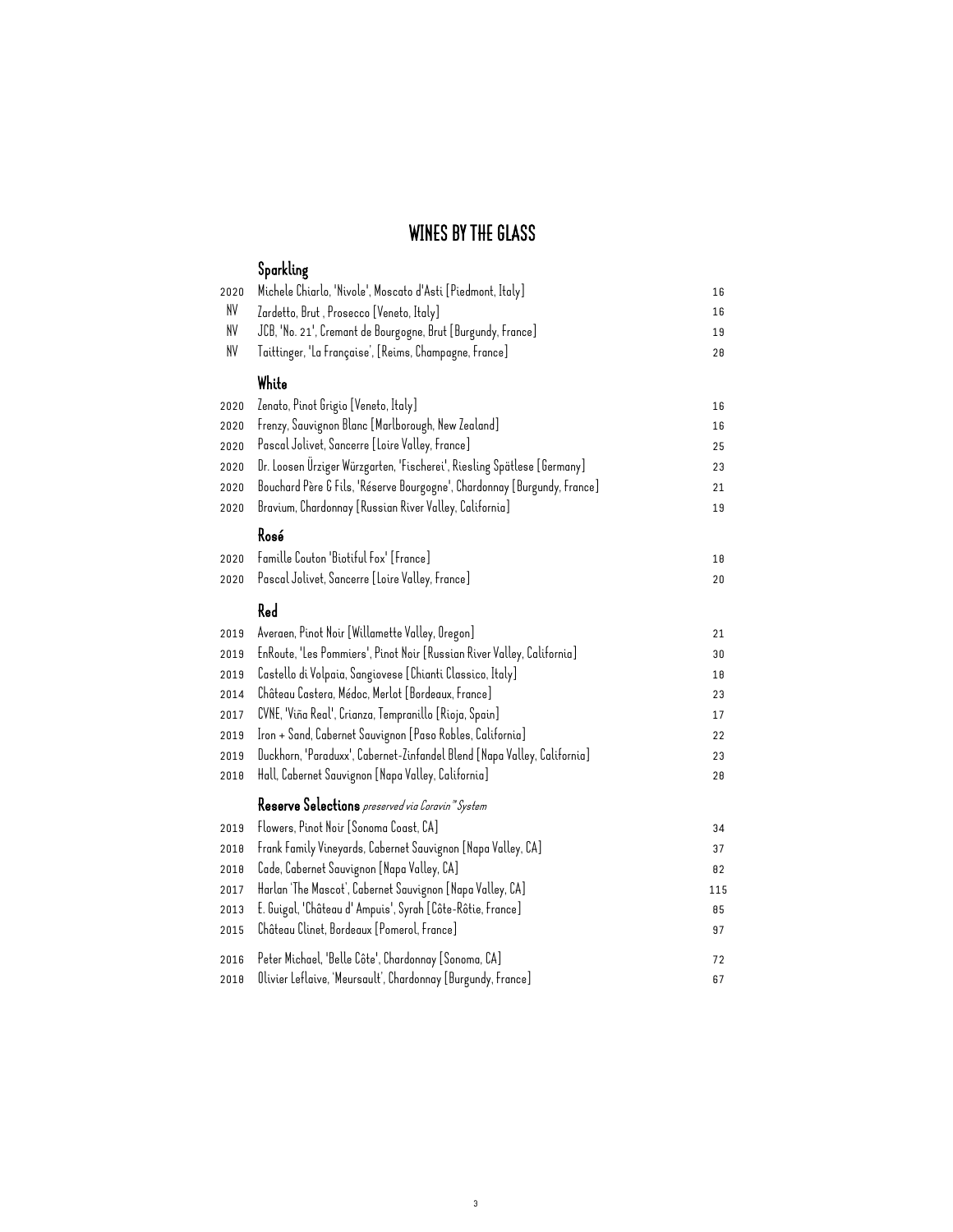#### HALF BOTTLES

#### Champagne & Sparkling Schramsberg, 'Blanc De Blancs', Brut, North Coast, California 65 NV Billecart-Salmon, Rosé, Brut, Reims, Champagne, France 135 NV Ruinart, Blanc de Blanc, Brut, Reims, Champagne, France 145 White Wine Merry Edwards, (Sauvignon Blanc), Russian River Valley, Sonoma County, California 75 Lail Vineyards, 'Blueprint', (Sauvignon Blanc), Napa Valley, California 55 Domaine Vocoret & Fils, (Chardonnay), Chablis, Burgundy, France 55 Bouchard Père et Fils, (Chardonnay), Chevalier-Montrachet Grand Cru, Burgundy, France 250 Red Wine Hirsch Vineyards, 'San Andreas Fault', (Pinot Noir), Sonoma Coast, California 95 Ridge, 'Lytton Springs', (Zinfandel), Dry Creek Valley, Sonoma County, California 75 Continuum Estate, (Cabernet Blend), Pritchard Hill, Napa Valley, California 425 Faust, (Cabernet Sauvignon), Coombsville, Napa Valley, California 95 Opus One, (Cabernet Sauvignon), Oakville, Napa Valley, California 550 Long Meadow Ranch, (Cabernet Sauvignon), Napa Valley, California 85 Château Gloria, (Bordeaux), Saint-Julien, France 100 Château Palmer, 'Alter Ego de Palmer', (Bordeaux,) Margaux, France 195 E. Guigal, (Syrah, Grenache) Côtes du Rhône 40 Muga, (Tempranillo), Rioja Reserva, Spain 55 Gaja, (Barbaresco), Piedmont, Italy 385 Badia a Coltibuono, 'Cultusboni RS', Chianti Classico, Tuscany, Italy 45 Campgiovanni, Brunello di Montalcino, Tuscany, Italy 115 Gaja Ca'marcanda, 'Magari', Bogheri 120 Altesino, Brunello di Montalcino, Tuscany , Italy 100 Sassicaia, Bolgheri Sassicaia, Tuscany, Italy 335 Sassicaia, Bolgheri Sassicaia, Tuscany, Italy 325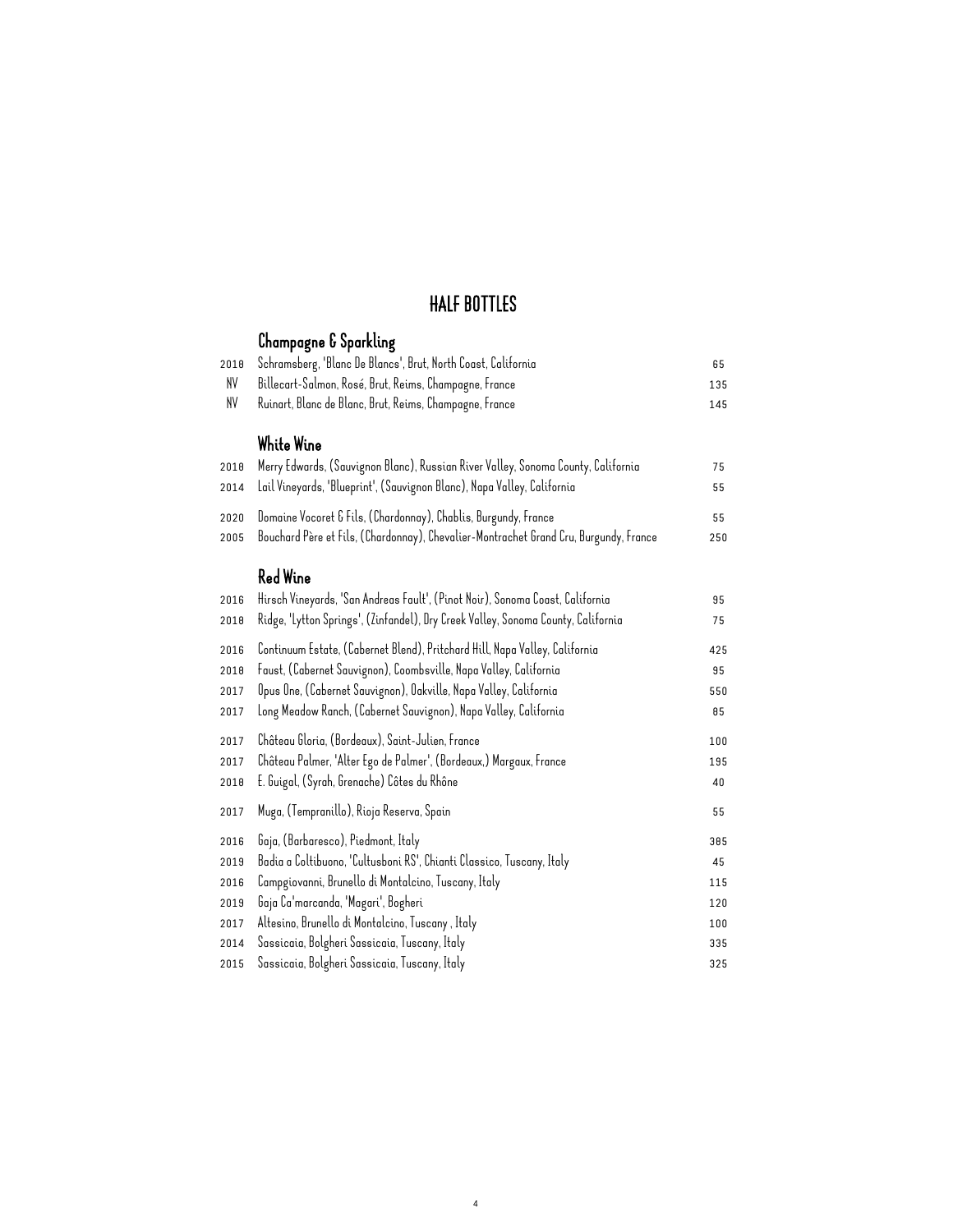## Champagne

| 2007 | Champagne Le Mesnil, 'Prestige', Brut, Grand Cru, Le Mesnil-sur-Oger           | 225   |
|------|--------------------------------------------------------------------------------|-------|
| 2013 | Jacques Lassaigne, 'Autour de Minuit', Brut Nature, Blanc de Blancs, Montgueux | 395   |
| 2008 | Laurent Perrier, Brut, Reims                                                   | 225   |
| 1995 | Louis Roederer, 'Cristal', Reims                                               | 2895  |
| 1999 | Louis Roederer, 'Cristal', Reims                                               | 2795  |
| 2012 | Louis Roederer, 'Cristal', Reims                                               | 895   |
| 1907 | Heidsieck Monopole, 'Gout Americain', Reims                                    | 14000 |
| 2015 | Champagne Camille Savès, 'Anaïs Jolicoeur', Brut, Grand Cru, Bouzy             | 240   |
| 2012 | Dom Pérignon, Brut, Epernay                                                    | 750   |
| 2002 | Dom Pérignon, 'P2', Brut, Epernay                                              | 1250  |
| 2003 | Dom Pérignon, 'P2', Brut, Epernay                                              | 1350  |
| 2008 | Piper-Heidsieck 'Rare', Rosé, Reims                                            | 1250  |
| 2012 | Louis Roederer, 'Cristal', Rosé, Reims                                         | 1595  |
| NV   | Ayala, Brut Majeur, Ay                                                         | 95    |
| NV   | Krug, 'Grande Cuvée' 166 Ème Édition, Brut                                     | 775   |
| NV   | Louis Roederer 'Collection 242', Brut                                          | 195   |
| NV   | Taittinger, 'La Française', Reims                                              | 112   |
| NV   | Taittinger, 'Folies de la Marquetterie', Reims                                 | 250   |
| NV   | Taittinger, 'Prélude', Reims                                                   | 250   |
| NV   | Armand de Brignac, 'Ace of Spades', Brut Rosé, Reims                           | 1295  |
|      | <b>Sparkling Wine</b>                                                          |       |
| NV   | Zardetto, Prosecco Brut, [Veneto, Italy]                                       | 64    |
| NV   | Gooseneck Vineyards, 'Brut Rosé', Treviso, Italy                               | 60    |
| NV   | JCB, 'No. 21, Cremant de Bourgogne', Brut, Burgundy, France                    | 75    |
| 2009 | Schramsberg, 'J. Schram', North Coast, California, United States               | 175   |
| 2010 | Schramsberg, 'Blanc De Blancs', Brut, North Coast, California , United States  | 120   |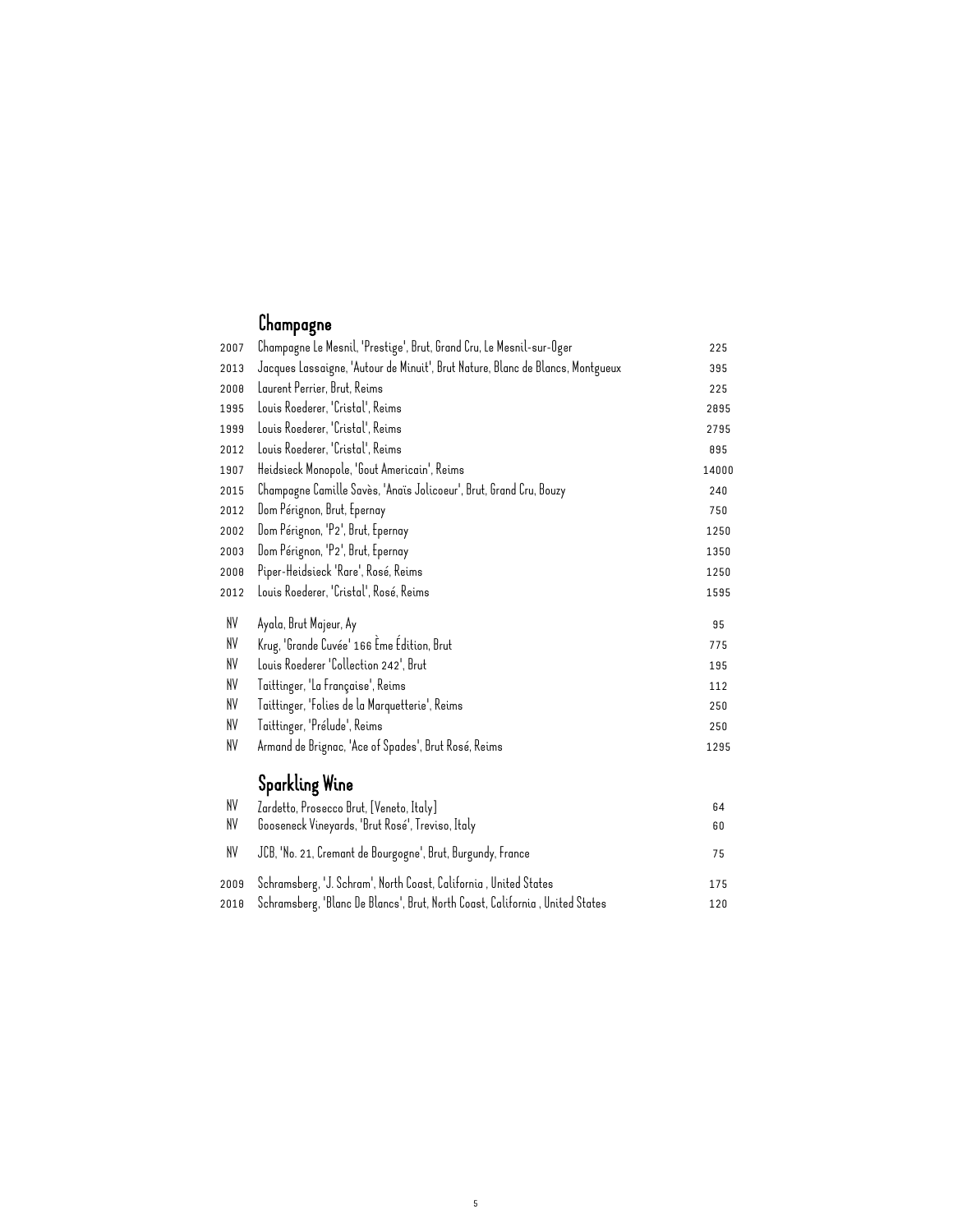#### American White Chardonnay

| 2013 | Belle Pente, 'Estate', Williamette Valley                                                               | 80  |
|------|---------------------------------------------------------------------------------------------------------|-----|
| 2019 | Cakebread Cellars, Napa Valley                                                                          | 130 |
| 2015 | Newton, 'Unfiltered', Napa Valley                                                                       | 145 |
| 2019 | Chateau Montelena, Calistoga, Napa Valley                                                               | 100 |
| 2019 | Plumpjack, 'Reserve', Oakville, Napa Valley                                                             | 165 |
| 2019 | Aubert, 'Larry Hyde & Sons', Carneros, Napa Valley                                                      | 325 |
| 2017 | Trefethen, Oak Knoll, Napa Valley                                                                       | 60  |
| 2020 | Bravium, Russian River Valley                                                                           | 76  |
| 2018 | Dumol, 'Wester Reach', Russian River Valley                                                             | 180 |
| 2015 | EnRoute by Far Niente, 'Brumaire', Russian River Valley                                                 | 95  |
| 2019 | Gary Farrell, Russian River Valley                                                                      | 90  |
| 2019 | Jordan, Russian River Valley                                                                            | 85  |
| 2018 | Paul Hobbs, Russian River Valley                                                                        | 165 |
| 2016 | Rochioli, Russian River Valley                                                                          | 170 |
| 2020 | Peter Michael, 'Belle Côte', Knights Valley                                                             | 320 |
| 2018 | Bevan Cellars, Sonoma Coast                                                                             | 210 |
| 2013 | Donelan Family, 'Genevieve's Block--Devoto Vineyard', Sonoma Coast                                      | 195 |
| 2016 | Donelan Family, 'Genevieve's Block--Devoto Vineyard', Sonoma Coast                                      | 225 |
| 2014 | Stewart Cellars, Sonoma Mountain                                                                        | 100 |
| 2016 | Calera, Mt. Harlan                                                                                      | 150 |
|      | Other American White                                                                                    |     |
|      | Ponzi Vineyards, (Arneis), Willamette Valley                                                            |     |
| 2015 |                                                                                                         | 80  |
| 2018 | Result of a Crush, 'The Unnamed Series', (Grenache Blanc/Viognier), Walla Walla Valley                  | 95  |
| 2020 | Darioush, 'Signature' (Viognier), Napa Valley                                                           | 175 |
| 2020 | Cade, (Sauvignon Blanc), Napa Valley                                                                    | 80  |
| 2021 | Cakebread Cellars, (Sauvignon Blanc), Napa Valley                                                       | 90  |
| 2018 | Groth, (Sauvignon Blanc), Napa Valley                                                                   | 70  |
| 2016 | Inglenook, (Sauvignon Blanc), Rutherford, Napa Valley                                                   | 110 |
| 2018 | Lail Vineyards, 'Blueprint', (Sauvignon Blanc), Napa Valley                                             | 120 |
| 2015 |                                                                                                         |     |
|      | Trois Noix by the Araujo Family, (Sauvignon Blanc), Napa Valley                                         | 85  |
| 2019 | Quintessa, 'Illumination', (Sauvignon Blanc), Napa Valley/Sonoma County                                 | 90  |
|      | American Rosé                                                                                           |     |
| 2016 | Bonny Doon Vineyard, 'Vin Gris de Cigare Reserve', Santa Cruz, California                               | 65  |
|      | Italian White                                                                                           |     |
| 2018 |                                                                                                         | 50  |
| 2019 | Eugenio Collavini, 'T', Friulano, Collio                                                                | 65  |
| 2021 | Punta Crena, 'Vigneto Isasco' (Vermentino), Liguria                                                     | 64  |
| 2016 | Zenato, (Pinot Grigio), Veneto<br>Tenuta dell'Ornellaia, 'Ornellaia Bianco', (Sauvignon Blanc), Tuscany | 695 |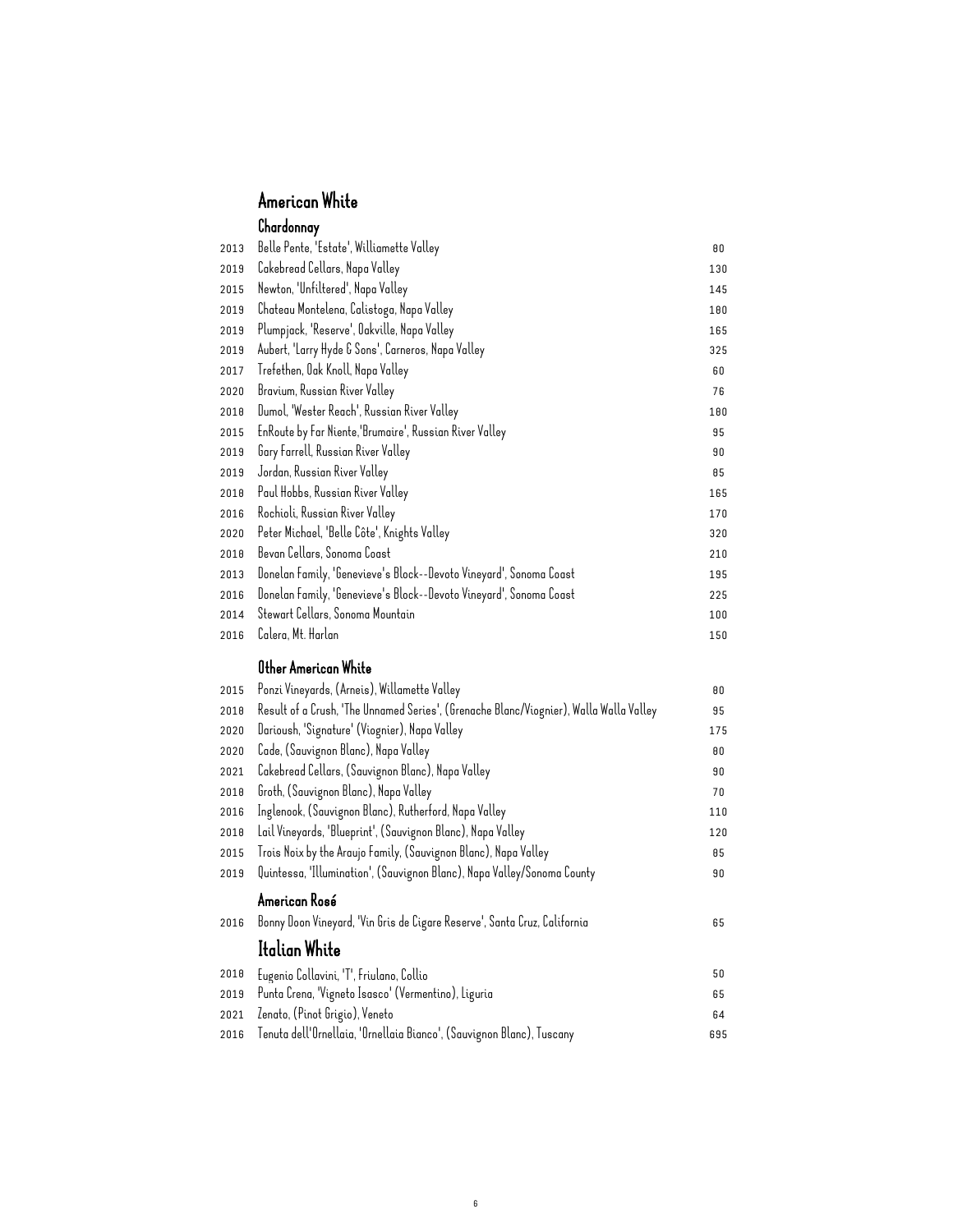## White Burgundy

| 2017         | Domaine Bonneau du Martray, Corton-Charlemagne, Grand Cru                          | 995        |
|--------------|------------------------------------------------------------------------------------|------------|
| 2019         | Albert Bichot, Domaine du Pavillon, Beaune 1er Cru, 'Clos des Mouches'             | 470        |
| 2017         | Simon Bize & Fils, Savigny-les-Beaune 1er Cru, 'Aux Vergelesses'                   | 375        |
| 2018         | Olivier Leflaive, Meursault                                                        | 295        |
| 2017         | Domaine Leflaive, Meursault 1er Cru, 'Sous le dos D'ane'                           | 695        |
| 2006         | Domaine Darviot-Perrin, Meursault-Charmes 1er Cru                                  | 695        |
| 2006         | Domaine Darviot-Perrin, Meursault-Genevriéres 1er Cru                              | 750        |
| 2008         | Louis Latour, Meursault-Poruzots 1er Cru                                           | 240        |
| 2017         | Domaine Leflaive, Puligny-Montrachet                                               | 450        |
| 2017         | Domaine Leflaive, Puligny-Montrachet 1er Cru, 'Clavoillon'                         | 695        |
| 2017         | Domaine Leflaive, Puligny-Montrachet 1er Cru, 'Les Pucelles'                       | 1095       |
| 2007         | Domaine Darviot-Perrin, Chassagne-Montrachet                                       | 425        |
| 1999         | Louis Jadot, Chassagne-Montrachet 1er Cru, 'Morgeot' Clos de La Chapelle           | 395        |
| 2014         | Maison Leroy, Chassagne-Montrachet 1er Cru, 'Morgeot'                              | 1495       |
| 1996         | Louis Jadot, Batard-Montrachet, Grand Cru                                          | 1195       |
| 2018         | Louis Jadot, Montrachet, Grand Cru                                                 | 2495       |
| 2020         | Albert Bichot, 'Domaine Long-Depaquit', Chablis                                    | 95         |
| 2018         | Domaine Billaud-Simon, Chablis 1er Cru, 'Les Vaillons'                             | 185        |
| 2017         | Domaine Louis Moreau, Chablis Grand Cru, 'Les Clos'                                | 275        |
|              | Domaine Louis Moreau, Chablis Grand Cru, 'Valmur'                                  |            |
| 2017         |                                                                                    | 300        |
| 2018         | Albert Bichot, 'Domaine Adélie', Les Champs-Michaux, Mercurey                      | 150        |
| 2019         | Maison Leroy, Bourgogne Blanc                                                      | 275        |
| 2017         | Joseph Drouhin, 'Laforêt', Bourgogne Blanc                                         | 65         |
| 2017         | Maison l'Envoyé, Bourgogne Blanc                                                   | 65         |
|              | French Rosé                                                                        |            |
| 2020         | Famille Couton 'Biotiful Fox'                                                      | 70         |
| 2020         | Pascal Jolivet, Sancerre, Loire Valley                                             | 78         |
|              | Other French White                                                                 |            |
| 2021         | Domaine Raimbault-Pineau, Sancerre, Loire Valley                                   | 80         |
| 2020         | Pascal Jolivet, Sancerre, Loire Valley                                             | 100        |
| 2016         | Domaine Huet, 'Le Mont', Vouvray Demi-Sec, Loire Valley                            | 135        |
| 2017         | Célestine Blondeau, 'Les Rabichottes', Pouilly-Fumé, Loire Valley                  | 80         |
| 2017         | Domaine Raimbault-Pineau, Pouilly-Fumé, Loire Valley                               | 80         |
| 2007         | Domaine des Baumard, 'Clos du Papillon', Savennières                               | 250        |
| 2017         | Vignoble du Rêveur (Pinot d'Alsace), 'Pierres Sauvages', Alsace                    | 55         |
| 2011         | Trimbach, 'Cuvée Frédéric Emile' (Riesling), Alsace                                | 220        |
|              | Trimbach, Schlossberg (Riesling), Grand Cru, Alsace                                |            |
| 2018<br>2016 | Trimbach, Geisberg (Riesling), Grand Cru, Alsace                                   | 350<br>395 |
| 2016         | Trimbach, 'Clos Ste. Hune' (Riesling), Alsace                                      | 995        |
|              |                                                                                    |            |
| 2016         | Château Haut Pasquet, Bordeaux Blanc                                               | 50         |
| 2016         | Château d'Yquem 'Y', Bordeaux Blanc                                                | 550        |
| 2016         | E. Guigal 'La Doriane', Viognier, Condrieu, Rhône Valley                           | 325        |
| 1996         | Domaine Marc Sorrel, Hermitage, Rhône Valley                                       | 295        |
| 2008         | Domaine Jean-Louis Chave, Hermitage, Rhône Valley                                  | 775        |
| 2013         | E. Guigal 'Ex Voto', Ermitage, Rhône Valley                                        | 595        |
|              | Other International White                                                          |            |
| 2020         | Dr. Loosen (Riesling Spätlese), 'Ürziger Würzgarten', Fischerei Vineyard [Germany] | 90         |
| 2018         | Paco & Lola, (Albariño), Rias Baixas [Spain]                                       | 65         |
| 2019         | Beyond, (Sauvignon Blanc), Cape Town [South Africa]                                | 50         |
| 2020         | Ken Forrester, 'The FMC', (Chenin Blanc), Stellenbosch [South Africa]              | 175        |
|              |                                                                                    |            |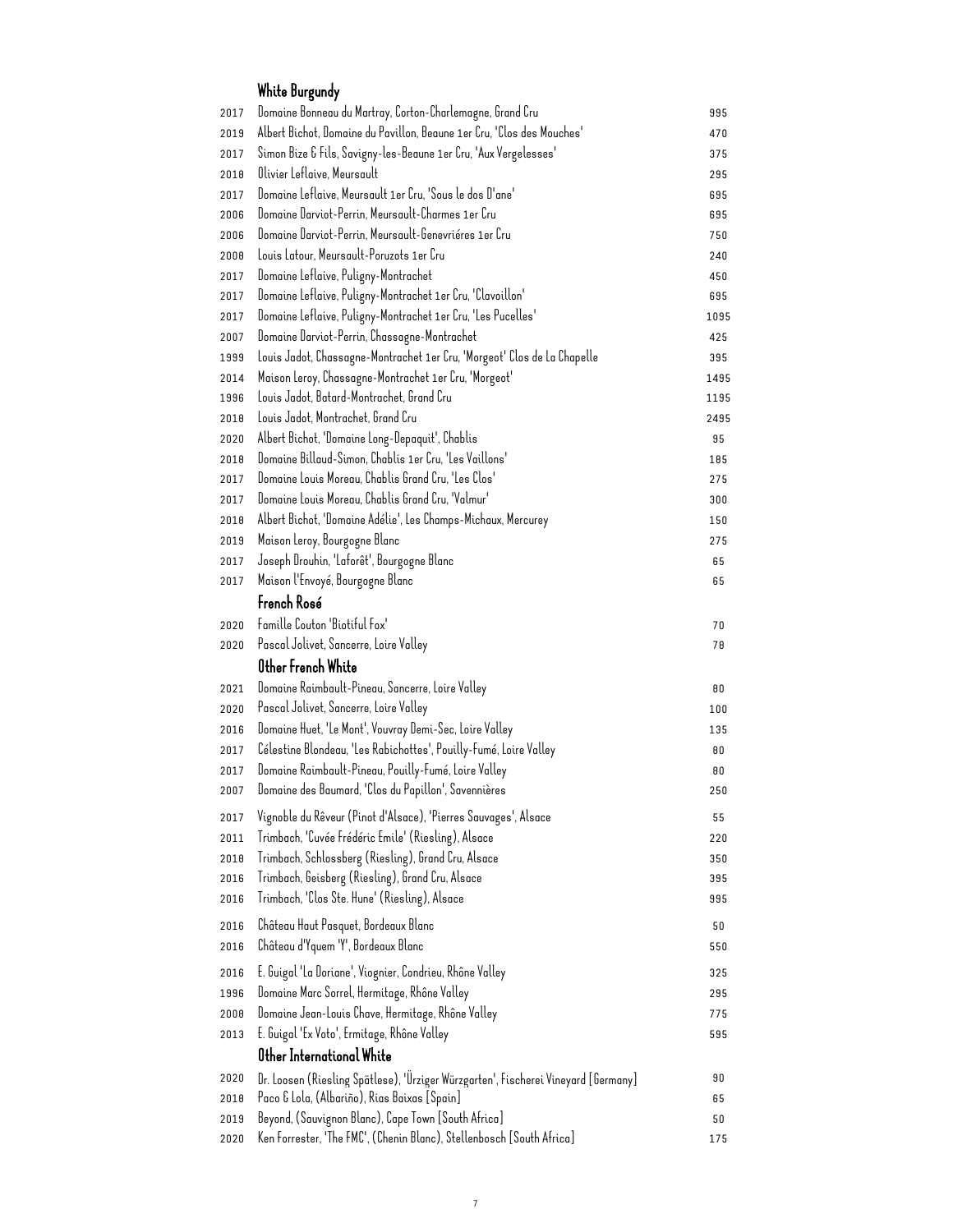#### American Red Cabernet Sauvignon and Proprietary Blends [Napa]

| 2000 | Abreu Vineyard, 'Thorevilos'                                            | 795  |
|------|-------------------------------------------------------------------------|------|
| 2005 | Abreu Vineyard, 'Thorevilos'                                            | 1495 |
| 2009 | Abreu Vineyard, 'Thorevilos'                                            | 1195 |
| 2010 | Abreu Vineyard, 'Thorevilos'                                            | 1350 |
| 2016 | Anderson Conn Valley Vineyards, 'Jygantor'                              | 795  |
| 2000 | Araujo Estate, 'Eisele Vineyard', Calistoga                             | 775  |
| 2003 | Araujo Estate, 'Eisele Vineyard', Calistoga                             | 995  |
| 2011 | Araujo Estate, 'Altagracia', Calistoga                                  | 200  |
| 2018 | Bevan Cellars, 'Ontogeny', Oakville                                     | 350  |
| 2010 | Bevan Cellars, 'Sugarloaf Mountain Vineyard'                            | 595  |
| 2018 | Bevan Cellars, 'Tench Vineyard EE', Oakville                            | 575  |
| 2018 | Bevan Cellars, 'Wildfoote Vineyard - Vixen Block', Stag's Leap District | 550  |
| 2014 | Beaulieu Vineyard, 'Georges De Latour', Private Reserve                 | 395  |
| 2015 | Bond, 'Melbury', Oakville                                               | 2195 |
| 2015 | Bond, 'Quella', Oakville                                                | 2195 |
| 2017 | Bond, 'Quella', Oakville                                                | 2400 |
| 2017 | Bond, 'St. Eden', Oakville                                              | 2400 |
| 2015 | Bond, 'Vecina', Oakville                                                | 2195 |
| 2017 | Bond, 'Vecina', Oakville                                                | 2400 |
| 1999 | Bryant Family Vineyard                                                  | 1295 |
| 2016 | Bryant Family Vineyard, '25th Anniversary'                              | 1495 |
| 2016 | Bryant Family Vineyard, 'Bettina'                                       | 1175 |
| 2017 | Bryant Family Vineyard, 'DB4'                                           | 425  |
| 2018 | Buehler, 'Estate'                                                       | 125  |
| 2018 | Cade, Howell Mountain                                                   | 325  |
| NV17 | Cain Cuvée                                                              | 85   |
| 2015 | Cardinale                                                               | 750  |
| 2016 | Cardinale                                                               | 775  |
| 1993 | Chateau Montelena 'The Montelena Estate'                                | 575  |
| 1994 | Chateau Montelena 'The Montelena Estate'                                | 650  |
| 1995 | Chateau Montelena 'The Montelena Estate'                                | 575  |
| 1997 | Chateau Montelena 'The Montelena Estate'                                | 895  |
| 2005 | Chateau Montelena 'The Montelena Estate'                                | 495  |
| 2011 | Checkerboard Vineyards, 'Impetuous', Diamond Mountain                   | 295  |
| 2014 | Clos Du Val, 'Three Graces'                                             | 450  |
| 2015 | Clos Du Val, 'Three Graces'                                             | 450  |
| 2009 | Colgin, 'Cariad'                                                        | 995  |
| 2013 | Colgin, 'IX Estate'                                                     | 1395 |
| 2016 | Colgin, 'IX Estate'                                                     | 1395 |
| 2018 | Colgin, 'IX Estate'                                                     | 1695 |
| 2015 | Colgin, 'Tychson Hill'                                                  | 1395 |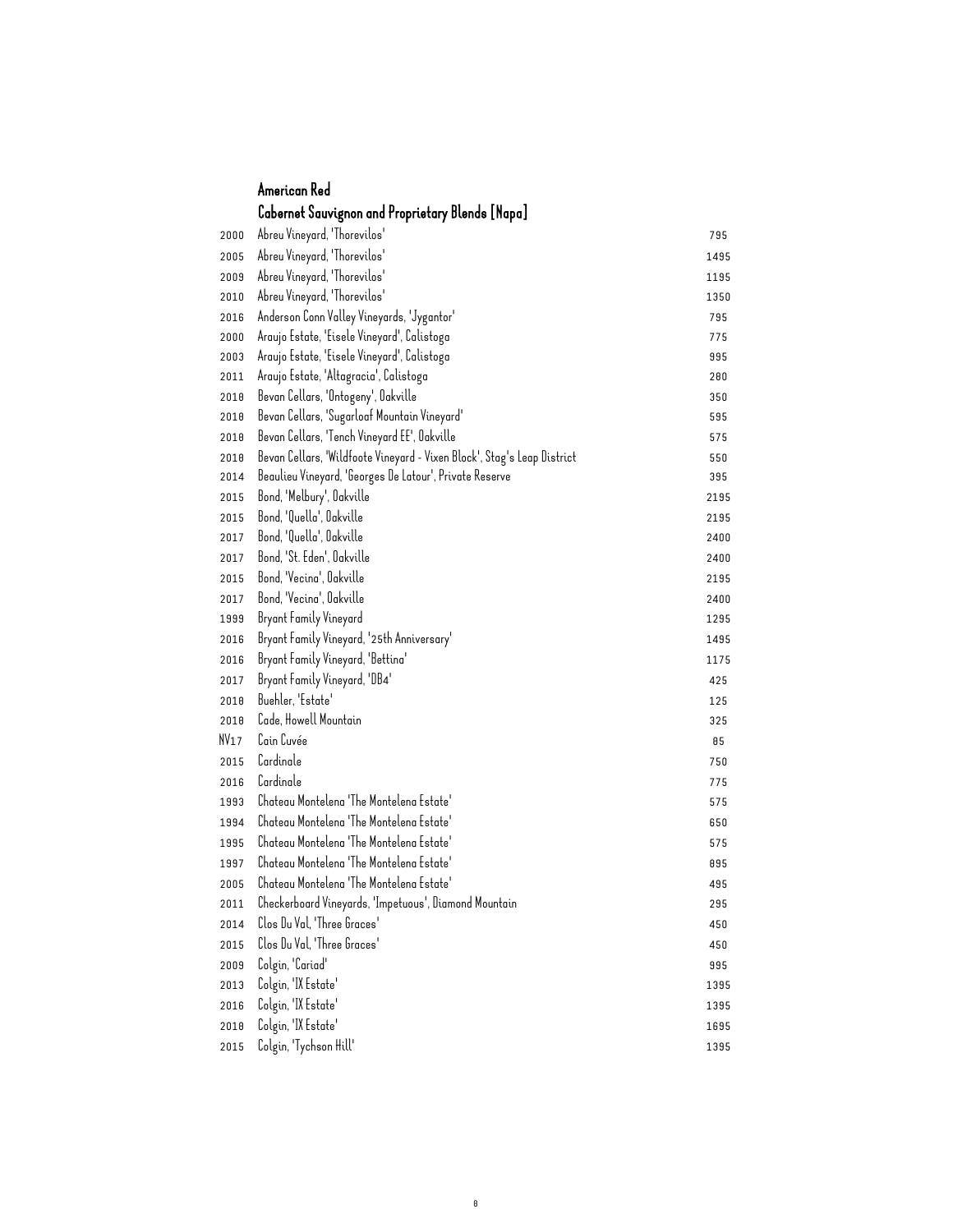| 2005 | Dalla Valle, 'Maya', Oakville                | 995   |
|------|----------------------------------------------|-------|
| 2009 | Dalla Valle, 'Maya', Oakville                | 1150  |
| 2010 | Dalla Valle, 'Maya', Oakville                | 1075  |
| 2010 | Dana Estates, 'Helms Vineyard'               | 1195  |
| 2016 | Dana Estates, 'Hershey Vineyard'             | 1195  |
| 2008 | Dana Estates, 'Lotus Vineyard'               | 1295  |
| 2016 | Dana Estates, 'Lotus Vineyard'               | 1195  |
| 2014 | Dana Estates, 'Onda'                         | 495   |
| 2015 | Dana Estates, 'Onda'                         | 495   |
| 2014 | Darioush, 'Darius II'                        | 650   |
| 2015 | Davis Estates, Phase V                       | 475   |
| 2013 | Dark Matter, 'Limitless', Howell Mountain    | 650   |
| 1991 | Dominus Estate, Yountville                   | 995   |
| 2005 | Dominus Estate, Yountville                   | 625   |
| 2007 | Dominus Estate, Yountville                   | 650   |
| 2010 | Dominus Estate, Yountville                   | 895   |
| 2015 | Dominus Estate, Yountville                   | 795   |
| 2018 | Dominus Estate, Yountville                   | 795   |
| 2019 | Dominus Estate, Yountville                   | 950   |
| 2011 | Eisele Vineyard, Calistoga                   | 1200  |
| 2015 | Eisele Vineyard, Calistoga                   | 1475  |
| 2016 | Eisele Vineyard, Calistoga                   | 1475  |
| 2010 | Eisele Vineyard, Calistoga                   | 1550  |
| 2010 | Faust, Coombsville                           | 145   |
| 2019 | Far Niente                                   | 395   |
| 2010 | Frank Family Vineyards                       | 145   |
| 2017 | Frank Family Vineyards, 'Reserve'            | 245   |
| 2013 | Ghost Horse Vineyards                        | 1595  |
| 2015 | Ghost Horse Vineyards, 'Fantome'             | 3995  |
| 2015 | Ghost Horse Vineyards, 'Spectre'             | 6995  |
| 2015 | Ghost Horse Vineyards, 'Premonition'         | 10000 |
| 2018 | Hall                                         | 110   |
| 1996 | Harlan Estate, Oakville                      | 2750  |
| 2000 | Harlan Estate, Oakville                      | 2650  |
| 2004 | Harlan Estate, Oakville                      | 2500  |
| 2009 | Harlan Estate, Oakville                      | 2350  |
| 2015 | Harlan Estate, Oakville                      | 2500  |
| 2016 | Harlan Estate, Oakville                      | 2750  |
| 2017 | Harlan Estate, Oakville                      | 2750  |
| 2017 | Heitz Cellars                                | 165   |
| 2002 | Heitz Cellars, 'Martha's Vineyard', Oakville | 895   |
| 2014 | Heitz Cellars, 'Martha's Vineyard', Oakville | 695   |
|      |                                              |       |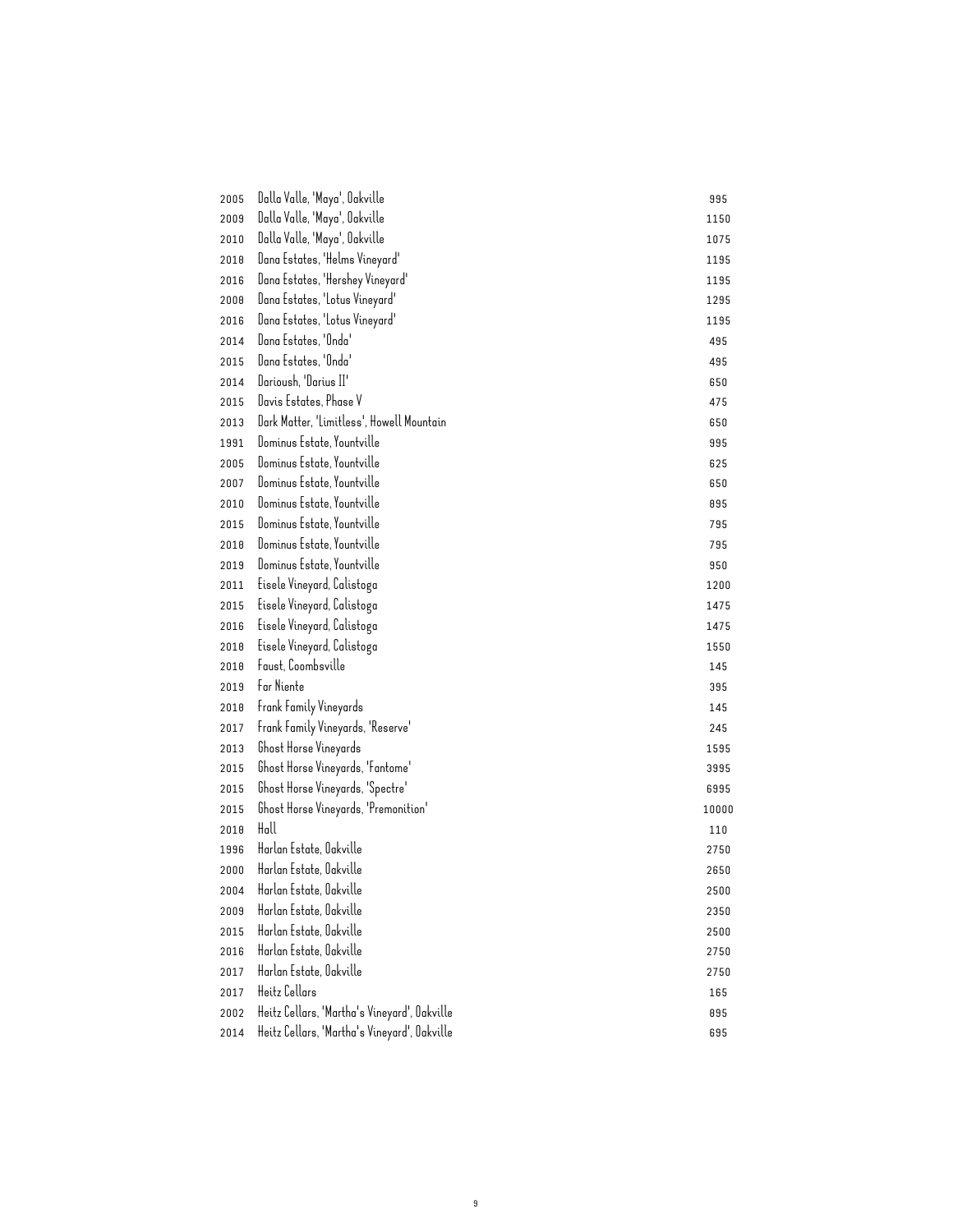| 2015 | High Dive                                                                | 225  |
|------|--------------------------------------------------------------------------|------|
| 2019 | Honig                                                                    | 145  |
| 2015 | Hundred Acre, 'Ark Vineyard'                                             | 1195 |
| 2016 | Hundred Acre, 'Ark Vineyard'                                             | 1495 |
| 2018 | Hundred Acre, 'Ark Vineyard'                                             | 1650 |
| 2014 | Hundred Acre, 'Few and Far Between'                                      | 1495 |
| 2018 | Hundred Acre, 'Kayli Morgan Vineyard'                                    | 1650 |
| 2000 | Joseph Phelps 'Insignia'                                                 | 750  |
| 2004 | Joseph Phelps 'Insignia'                                                 | 775  |
| 2018 | Joseph Phelps 'Insignia'                                                 | 875  |
| 2019 | Kongsgaard                                                               | 675  |
| 2015 | Lokoya, Howell Mountain                                                  | 895  |
| 2015 | Lokoya, Mount Veeder                                                     | 895  |
| 2018 | Mount Veeder Winery, Mount Veeder                                        | 110  |
| 2011 | Mayacamas, Mount Veeder                                                  | 375  |
| 2014 | Meteor Vineyard, 'Perseid'                                               | 235  |
| 2018 | Mount Veeder Winery, Mount Veeder                                        | 110  |
| 2014 | Neyers, 'Neyers Ranch', St. Helena                                       | 165  |
| 2019 | Nickel & Nickel, 'Quarry Vineyard', Rutherford                           | 260  |
| 2018 | Nickel & Nickel, 'Quicksilver', Rutherford                               | 260  |
| 2008 | Opus One, Oakville                                                       | 995  |
| 2018 | Opus One, Oakville                                                       | 850  |
| ΜV   | Overture by Opus One                                                     | 375  |
| 2015 | Paul Hobbs, 'Nathan Coombs Estate', Coombsville                          | 695  |
| 2018 | Penfold's, 'Bin 149: Wine of the World', Oakville/South Australia        | 325  |
| 2018 | Penfold's, 'Quantum Bin 98: Wine of the World', Oakville/South Australia | 1295 |
| 2018 | Peter Michael, 'L'Esprit des Pavots', Sonoma County/Napa County          | 395  |
| 2019 | Peter Michael, 'Les Pavots', Knights Valley, Sonoma County               | 665  |
| 2014 | Plumpjack, 'Reserve', Oakville                                           | 1010 |
| 2019 | Prisoner                                                                 | 125  |
| 2015 | Realm Cellars, 'The Tempest'                                             | 375  |
| 2007 | Scarecrow, Rutherford                                                    | 2995 |
| 2013 | Scarecrow, Rutherford                                                    | 2750 |
| 2014 | Scarecrow, Rutherford                                                    | 2495 |
| 2017 | Schrader, 'MB', To Kalon Vineyard, Oakville                              | 995  |
|      |                                                                          |      |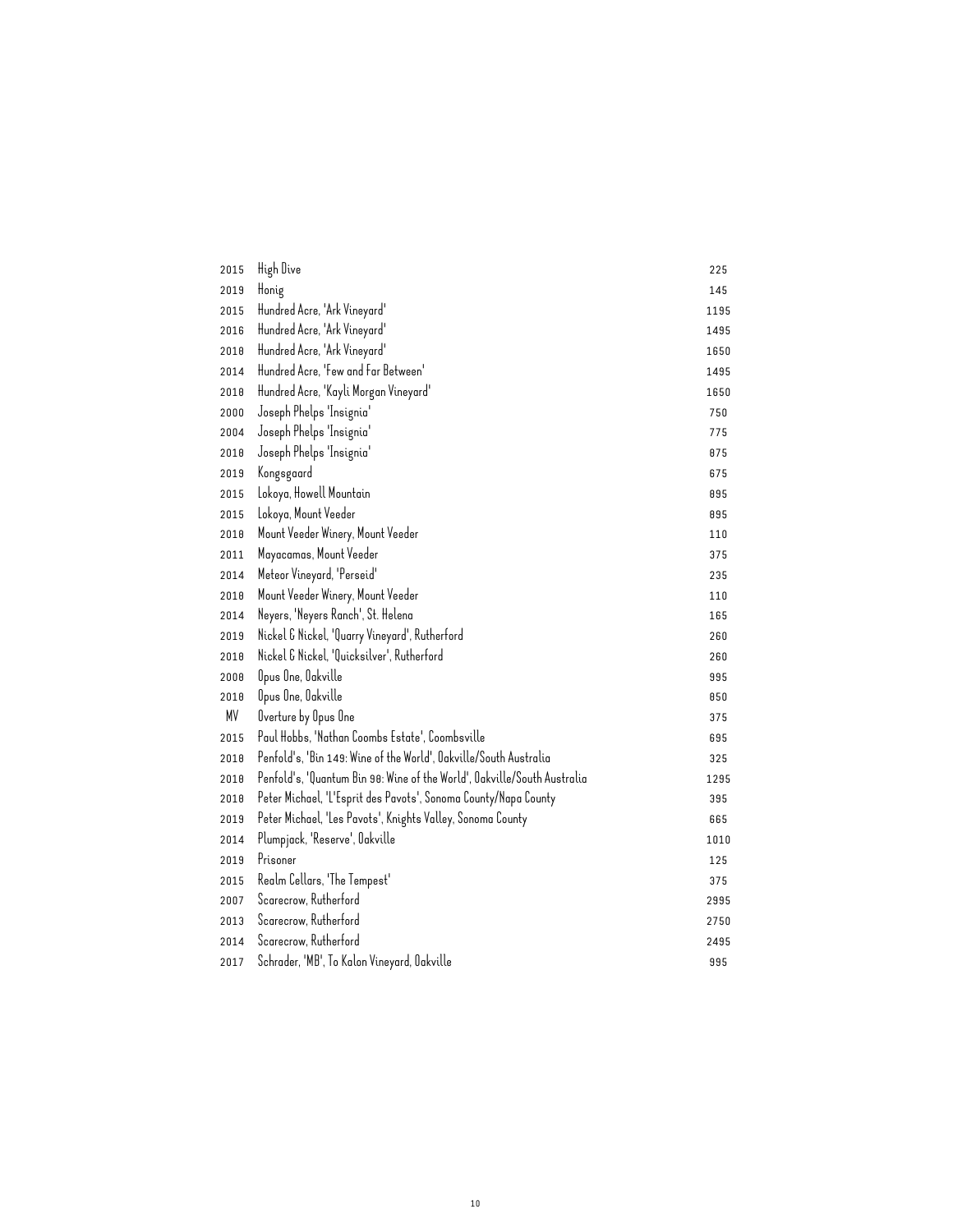| 2008 | Screaming Eagle, Oakville                                                                                                                       | 7495 |
|------|-------------------------------------------------------------------------------------------------------------------------------------------------|------|
| 2011 | Screaming Eagle, Oakville                                                                                                                       | 7495 |
| 2011 | Screaming Eagle, 'Second Flight', Oakville                                                                                                      | 1995 |
| 2013 | Screaming Eagle, 'Second Flight', Oakville                                                                                                      | 1995 |
| 2016 | Screaming Eagle, 'The Flight', Oakville                                                                                                         | 1995 |
| 2019 | Shafer, 'One Point Five', Stag's Leap District                                                                                                  | 350  |
| 2001 | Sloan, Rutherford                                                                                                                               | 1125 |
| 2008 | Sloan, Rutherford                                                                                                                               | 995  |
| 2014 | Somnium, Howell Mountain                                                                                                                        | 495  |
| 2019 | Stag's Leap Wine Cellars, 'Artemis'                                                                                                             | 170  |
| 2016 | Stag's Leap Wine Cellars, 'Cask 23', Stag's Leap District                                                                                       | 695  |
| 2011 | Stag's Leap Wine Cellars, 'Fay', Stag's Leap District                                                                                           | 450  |
| 2011 | Tusk                                                                                                                                            | 2995 |
| 2014 | Tusk                                                                                                                                            | 2995 |
| 2015 | Ulysses                                                                                                                                         | 395  |
| 1997 | Vineyard 29, 'Estate', St. Helena                                                                                                               | 595  |
| 1998 | Vineyard 29, 'Estate', St. Helena                                                                                                               | 575  |
| 2008 | Vineyard 29, 'Estate', St. Helena                                                                                                               | 625  |
| 2019 | Whitehall Lane                                                                                                                                  | 115  |
|      | Cabernet Sauvignon and Proprietary Blends [Sonoma]                                                                                              |      |
| 2014 | Knight's Bridge Winery, Knight's Valley                                                                                                         | 290  |
| 2016 | Morlet, 'Mon Chevalier', Knights Valley                                                                                                         | 615  |
| 2017 | Jordan, Alexander Valley                                                                                                                        | 160  |
| 2017 | Silver Oak, Alexander Valley                                                                                                                    | 250  |
| 2016 | Mauritson Rockpile, 'Rockpile Ridge Vineyard', Rockpile                                                                                         | 160  |
| 2015 | Vérité, 'Le Désir', Sonoma Valley                                                                                                               | 975  |
|      | Cabernet Sauvignon and Proprietary Blends [Other U.S.]                                                                                          |      |
|      | Klipsun, 'Klipsun Vineyard', Red Mountain, Washington                                                                                           |      |
| 2017 | Cayuse Vineyards, 'Lovers', Walla Walla, Washington                                                                                             | 295  |
| 2013 |                                                                                                                                                 | 380  |
| 2014 | Betz Family Winery, 'Pere de Famille', Columbia Valley, Washington<br>K Vintners, 'King Coal', Stoneridge Vineyard, Columbia Valley, Washington | 210  |
| 2015 | Quilceda Creek, Columbia Valley, Washington                                                                                                     | 285  |
| 2015 |                                                                                                                                                 | 530  |
| 2016 | Quilceda Creek, Columbia Valley, Washington                                                                                                     | 450  |
| 2000 | Ridge Vineyards, 'Monte Bello', Santa Cruz Mountains, California                                                                                | 795  |
| 2010 | L'Aventure, 'Estate Cuvee' Paso Robles, California                                                                                              | 295  |
| 2018 | Halter Ranch, Paso Robles, California                                                                                                           | 95   |
| 2015 | Booker Vineyard, 'My Favorite Neighbor', Paso Robles, California                                                                                | 250  |
|      | Merlot                                                                                                                                          |      |
| 2014 | Robert Foley Vineyards, Napa Valley                                                                                                             | 160  |
| 2010 | Pride Mountain Vineyards, Sonoma County & Napa Valley                                                                                           | 105  |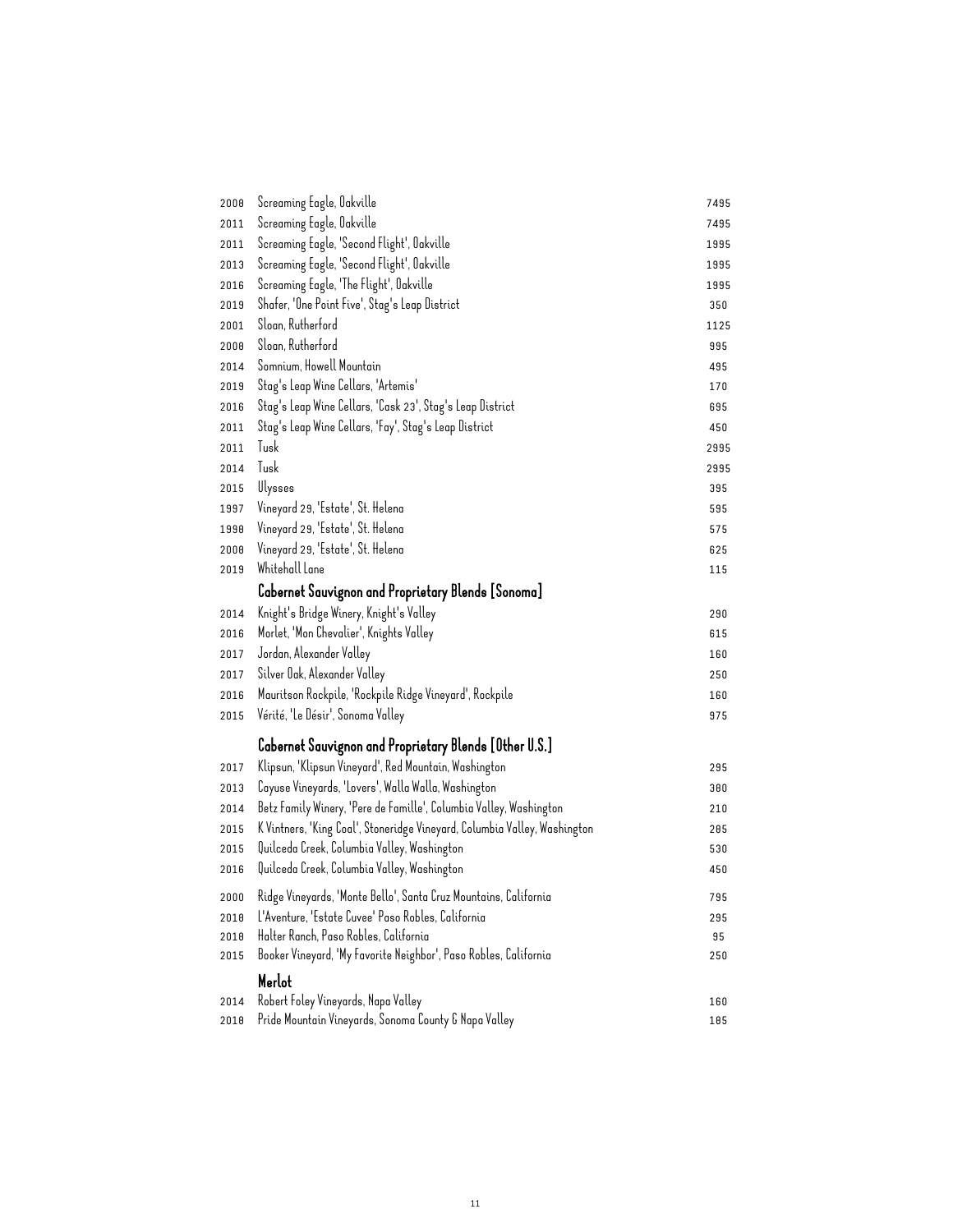# Pinot Noir [California]

| 2019 | Flowers, Sonoma Coast                                                                    | 125 |
|------|------------------------------------------------------------------------------------------|-----|
| 2016 | Copain, 'Les Voisins', Anderson Valley                                                   | 95  |
| 2019 | Goldeneye, Anderson Valley                                                               | 150 |
| 2017 | Charlie Clay, Russian River Valley                                                       | 125 |
| 2019 | EnRoute, 'Les Pommiers', Russian River Valley                                            | 120 |
| 2016 | Kosta Browne, 'Keefer Ranch Vineyard', Russian River Valley                              | 350 |
| 2019 | Kosta Browne, 'Keefer Ranch Vineyard', Russian River Valley                              | 375 |
| 2018 | Paul Hobbs, Russian River Valley                                                         | 165 |
| 2018 | Morlet, 'Côteaux Nobles', Fort Ross-Seaview                                              | 345 |
| 2019 | Kosta Browne, 'Gap's Crown Vineyard', Sonoma Coast                                       | 375 |
| 2019 | Kosta Browne, 'Mt. Carmel', Sta. Rita Hills                                              | 375 |
| 2017 | The Hilt, 'Estate', Sta. Rita Hills                                                      | 125 |
|      | Pinot Noir [Oregon]                                                                      |     |
| 2018 | Stephen Goff, 'Weber Vineyard', Dundee Hills, Willamette Valley                          | 115 |
| 2019 | Averaen, Willamette Valley                                                               | 80  |
| 2018 | Nicolas-Jay, 'L'Ensemble', Dundee Hills, Willamette Valley                               | 175 |
| 2019 | Lingua Franca 'AVNI', Ribbon Ridge, Willamette Valley                                    | 110 |
| 2016 | Rose & Arrow Estate, 'Gathered Stones', Hopewell Hills, Eola Amity Hills                 | 320 |
|      | Syrah                                                                                    |     |
| 2012 | Cayuse Vineyards, 'Bionic Frog', Walla Walla, Washington                                 | 895 |
| 2013 | Cayuse Vineyards, 'Bionic Frog', Walla Walla, Washington                                 | 850 |
| 2010 | Cayuse Vineyards, 'En Chamberlin', Walla Walla, Washington                               | 395 |
| 2018 | Cayuse Vineyards, 'En Chamberlin', Walla Walla, Washington                               | 395 |
| 2017 | Cayuse Vineyards, 'Armada', Walla Walla, Washington                                      | 395 |
| 2018 | Horsepower Vineyards, 'High Contrast', Walla Walla, Washington                           | 450 |
| 2018 | Horsepower Vineyards, 'The Tribe', Walla Walla, Washington                               | 450 |
| 2017 | Reynvaan, 'In the Rocks', Walla Walla, Washington                                        | 265 |
| 2017 | Reynvaan, 'Stonessence', Walla Walla, Washington                                         | 295 |
| 2018 | Result of a Crush, The Unnamed Series, 'Christmas Cuvée', Walla Walla, Washington        | 100 |
| 2011 | Colgin, 'IX Estate', Napa Valley, California                                             | 775 |
| 2016 | Colgin, 'IX Estate', Napa Valley, California                                             | 775 |
| 2016 | Eisele Vineyard, Napa Valley, California                                                 | 775 |
| 2016 | Dumol, 'Greywacke Vineyard: Eddie's Patch', Russian River Valley, California             | 195 |
| 2016 | Dutton-Goldfield, 'Cherry Ridge Vineyard', Russian River Valley, California              | 95  |
| 2017 | Sine Qua Non, 'The Hated Hunter', Ventura, California                                    | 495 |
| 2018 | Sine Qua Non, 'ZiehHarmonika', Ventura, California                                       | 495 |
| 2014 | Sine Qua Non, 'Capo dei Putti', Eleven Confessions Vineyard, Sta. Rita Hills, California | 750 |
| 2015 | Sine Qua Non, 'M', Eleven Confessions Vineyard, Sta. Rita Hills, California              | 750 |
| 2016 | Sine Qua Non, 'Subir', Eleven Confessions Vineyard, Sta. Rita Hills, California          | 750 |
| 2006 | Sanguis 'As The Crow Flies', Santa Maria, California                                     | 325 |
| 2016 | Jonata, 'La Sangre de Jonata', Ballard Canyon, Santa Ynez Valley, California             | 395 |
| 2016 | Booker Vineyard, 'Fracture' Paso Robles, California                                      | 295 |
| 2017 | Saxum, 'Booker Vineyard', Paso Robles, California                                        | 350 |
|      |                                                                                          |     |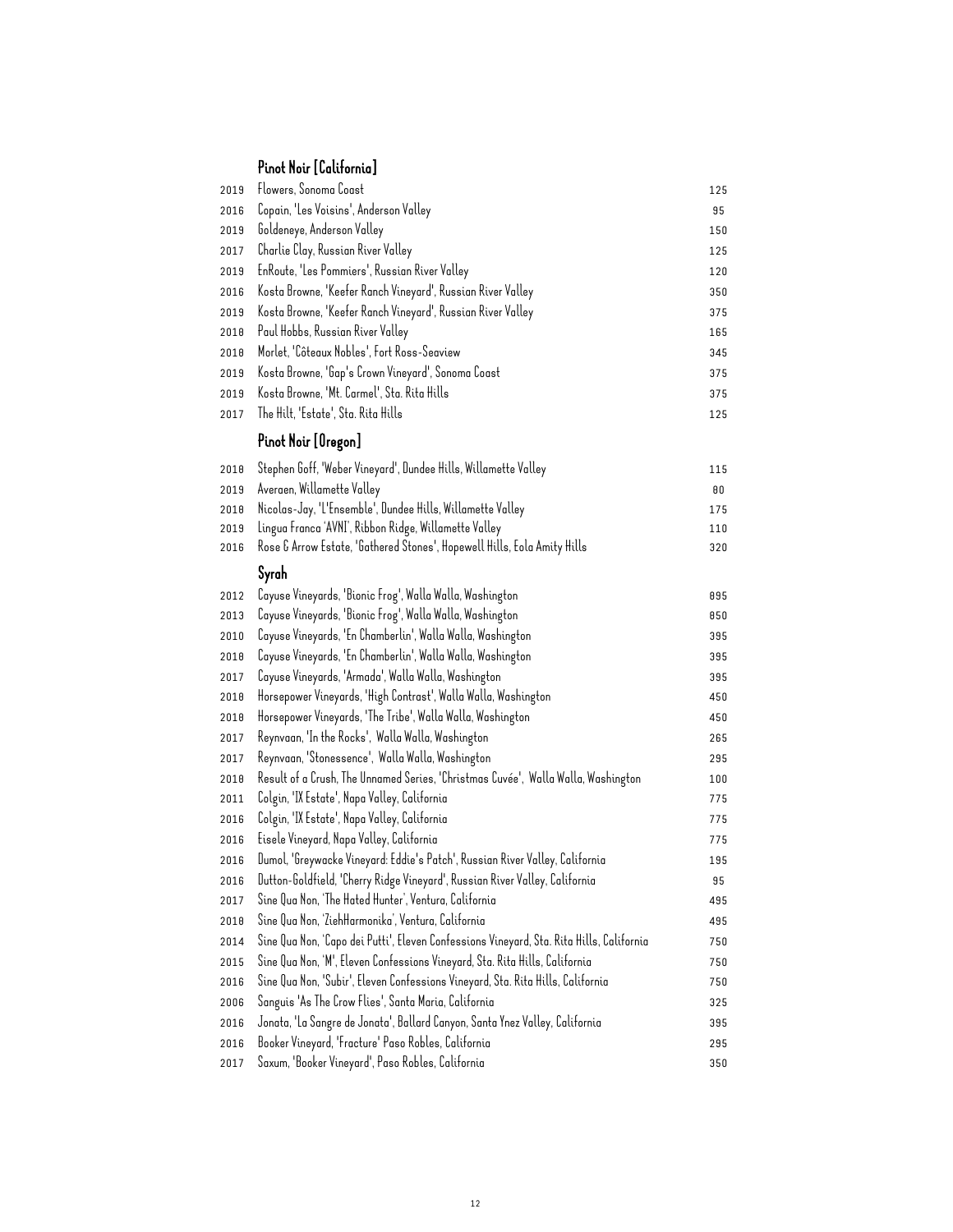| 2019 | Mauritson Rockpile, 'Rockpile Ridge Vineyard', Rockpile                                       | 125  |
|------|-----------------------------------------------------------------------------------------------|------|
|      | Other American Red                                                                            |      |
| 2014 | somme+des+parties, 'The Love that Remains' (Portuguese Blend), Walla Walla, WA                | 100  |
| 2019 | Bonny Doon Vineyard, (Grenache, Syrah, Mourvedre) 'Le Cigar Volant', Santa Cruz, CA           | 110  |
| 2010 | L'Aventure, 'Côte â Côte' (Grenache, Syrah, Mourvedre), Paso Robles, California               | 250  |
| 2014 | Bonny Doon Vineyard, (Claret) 'A Proper Claret', Santa Cruz, California                       | 80   |
| 2012 | Bien Nacido Vineyards, (Grenache), Santa Maria Valley, California                             | 150  |
| 2016 | Booker Vineyard, 'Ripper' (Grenache), Paso Robles, California                                 | 275  |
| 2015 | Sans Liege 'The Offering' (Grenache, Syrah, Mourvedre), Santa Barbara, California             | 120  |
| 2016 | Sine Qua Non, 'Dirt Vernacular', (Grenache), Ventura, California                              | 750  |
| 2019 | Sine Qua Non, 'Distenta 1', (Grenache), Ventura, California                                   | 750  |
| 2011 | Sine Qua Non, 'Patine', Eleven Confessions Vineyard, (Grenache), Sta. Rita, California        | 750  |
| 2014 | Sine Qua Non, 'Testa dei Cherubini', Eleven Confessions Vineyard, (Grenache), Sta. Rita       | 750  |
| 2015 | Sine Qua Non, 'E', Eleven Confessions Vineyard, (Grenache), Sta. Rita Hills, California       | 750  |
| 2016 | Sine Qua Non, 'Parajito Del Amor', Eleven Confessions Vineyard, (Grenache), Sta. Rita         |      |
| 2015 | Davis Estates, Phase V, (Petite Sirah), Napa Valley, California                               | 250  |
| 2019 | Ridge, 'Geyserville', (Zinfandel, Carignan, Petite Sirah, Alicante), Alexander Valley, Sonoma | 125  |
| 2010 | Duckhorn, 'Paraduxx', (Zinfandel, Cabernet, Merlot), Napa Valley, California                  | 90   |
|      | Bordeaux [Left Bank]                                                                          |      |
| 2014 | Château Castera, Médoc                                                                        | 90   |
| 1982 | Château Cos d'Estournel, Saint-Estèphe                                                        | 1250 |
| 2005 | Château Cos d'Estournel, Saint-Estèphe                                                        | 875  |
| 2009 | Château Cos d'Estournel, Saint-Estèphe                                                        | 1200 |
| 2014 | Château Cos d'Estournel, Saint-Estèphe                                                        | 595  |
| 2016 | Château Cos d'Estournel, Saint-Estèphe                                                        | 795  |
| 2014 | Château Pédesclaux, 'Fleur de Pédesclaux', Pauillac                                           | 250  |
| 1982 | Château Lynch-Bages, Pauillac                                                                 | 995  |
| 1989 | Château Lynch-Bages, Pauillac                                                                 | 995  |
| 1990 | Château Lynch-Bages, Pauillac                                                                 | 995  |
|      |                                                                                               |      |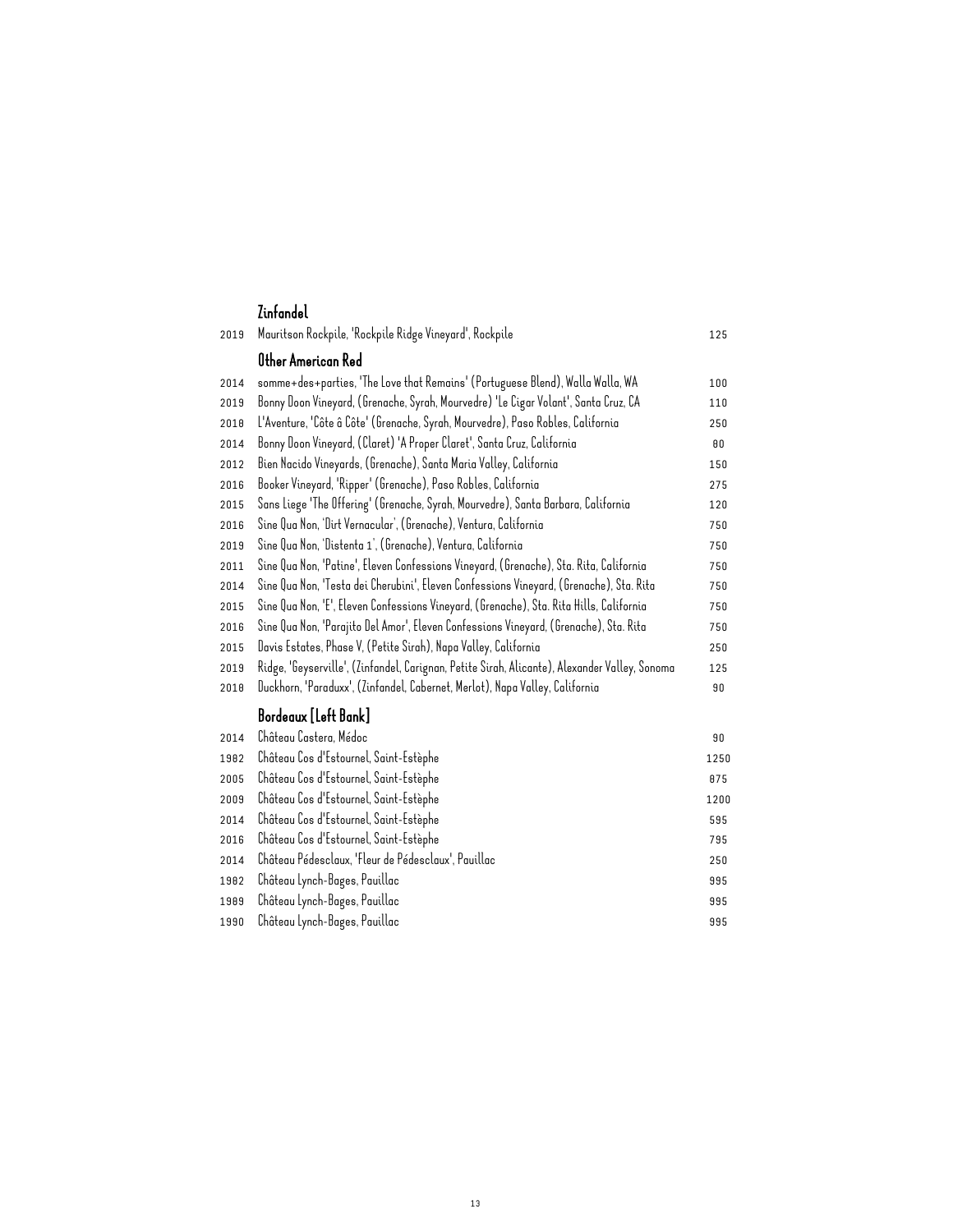| 1970 | Château Lafite Rothschild, Pauillac                     | 1950 |
|------|---------------------------------------------------------|------|
| 1994 | Château Lafite Rothschild, Pauillac                     | 1895 |
| 1995 | Château Lafite Rothschild, Pauillac                     | 1925 |
| 1996 | Château Lafite Rothschild, Pauillac                     | 2995 |
| 2015 | Château Lafite Rothschild, Pauillac                     | 2395 |
| 1982 | Château Latour, Pauillac                                | 3995 |
| 2003 | Château Latour, Pauillac                                | 3300 |
| 2005 | Château Latour, Pauillac                                | 2900 |
| 2007 | Château Latour, Pauillac                                | 1800 |
| 2008 | Château Latour, Pauillac                                | 2100 |
| 2009 | Château Latour, Pauillac                                | 4400 |
| 2012 | Château Latour, Pauillac                                | 1900 |
| 2015 | Château Latour, 'Les Forts de Latour', Pauillac         | 995  |
| 2010 | Château Pontet-Canet, Pauillac                          | 875  |
| 1989 | Château Mouton Rothschild. Pauillac                     | 1750 |
| 1995 | Château Mouton Rothschild, Pauillac                     | 1750 |
| 2007 | Château Mouton Rothschild, Pauillac                     | 1750 |
| 2012 | Château Mouton Rothschild, Pauillac                     | 1500 |
| 2016 | Château Mouton Rothschild, Pauillac                     | 1950 |
| 2011 | Château Ducru-Beaucaillou, Saint-Julien                 | 520  |
| 2010 | Château Ducru-Beaucaillou, Saint-Julien                 | 950  |
| 2014 | Château Lalande, Saint-Julien                           | 105  |
| 2017 | Château Brane-Cantenac, 'Margaux de Brane', Margaux     | 120  |
| 2014 | Margaux du Château Margaux, Margaux                     | 195  |
| 1982 | Château Margaux, Margaux                                | 3295 |
| 2001 | Château Margaux, Margaux                                | 2500 |
| 2006 | Château Margaux, Margaux                                | 2150 |
| 2005 | Château Palmer, Margaux                                 | 1350 |
| 2010 | Château Palmer, Margaux                                 | 1295 |
| 2015 | Château Palmer, Margaux                                 | 995  |
| 2000 | Château Rauzan-Segla, Margaux                           | 575  |
| 1982 | Château Haut-Brion, Pessac-Léognan                      | 2750 |
| 1994 | Château Haut-Brion, Pessac-Léognan                      | 1750 |
| 2012 | Château Haut-Brion, Pessac-Léognan                      | 1750 |
| 2015 | Château Haut-Brion, Pessac-Léognan                      | 2150 |
| 2006 | Château Haut-Brion, 'Bahans Haut-Brion', Pessac-Léognan | 495  |
| 2014 | Château La Mission Haut-Brion, Pessac-Léognan           | 775  |
| 2015 | Château La Mission Haut-Brion, Pessac-Léognan           | 1395 |
|      |                                                         |      |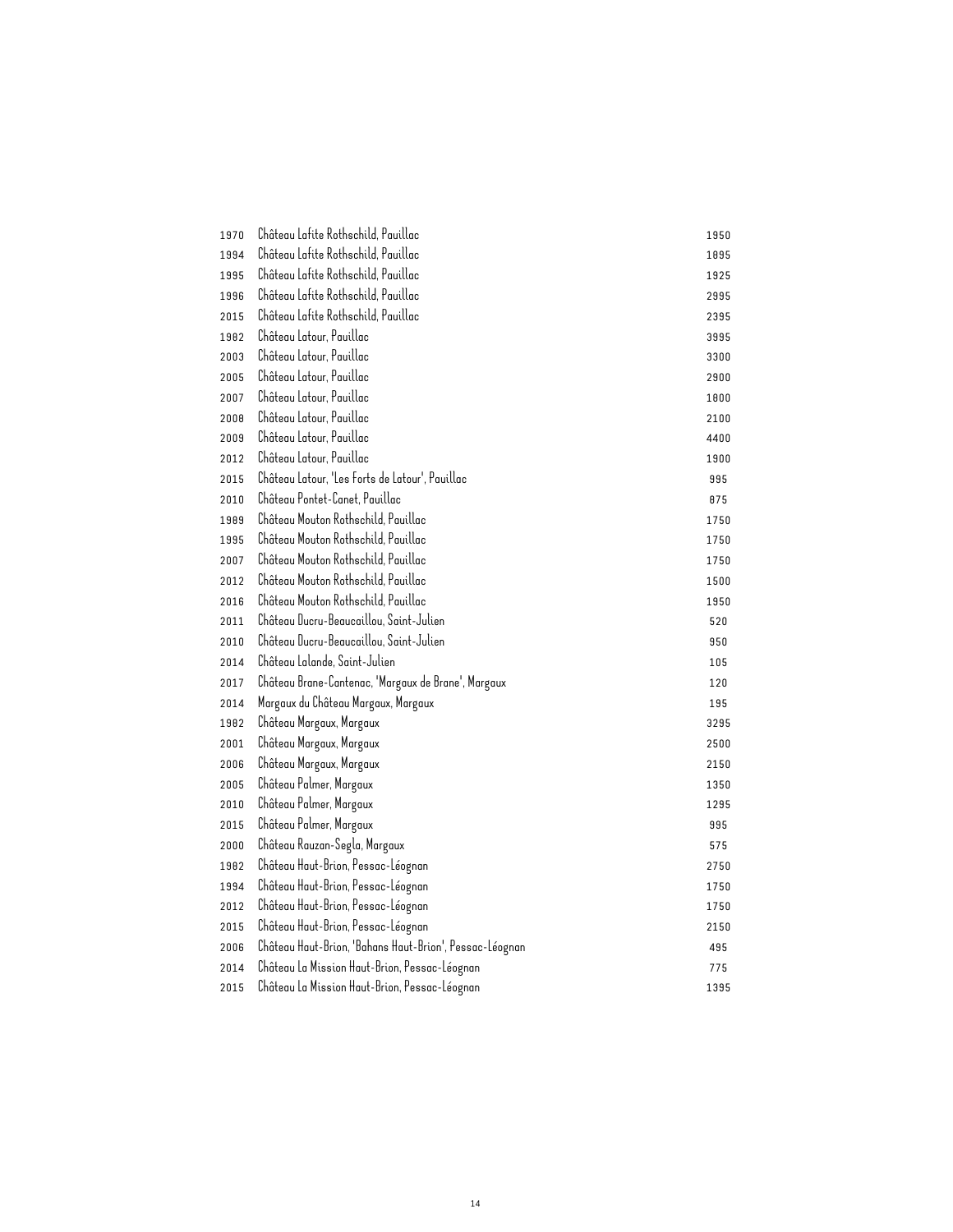### Bordeaux [Right Bank]

| 2010 | Château Angelus, Grand Cru Classe A, Saint-Emilion                               | 1595 |
|------|----------------------------------------------------------------------------------|------|
| 2014 | Château Angelus, Grand Cru Classe A, Saint-Emilion                               | 995  |
| 2015 | Château Angelus, Grand Cru Classe A, Saint-Emilion                               | 1350 |
| 1983 | Château Ausone, Grand Cru Classe A, Saint-Émilion                                | 1295 |
| 2005 | Château Cheval Blanc, Grand Cru Classe A, Saint-Émilion                          | 3250 |
| 2015 | Château Cheval Blanc, Grand Cru Classe A, Saint-Emilion                          | 2950 |
| 2006 | Château Gracia, Saint-Emilion                                                    | 495  |
| 2018 | Château Lassègue, 'Les Cadrans de Lassègue', Saint-Emilion                       | 95   |
| 2000 | Château Pavie, Grand Cru Classe A, Saint-Emilion                                 | 1495 |
| 2004 | Château Pavie, Grand Cru Classe A, Saint-Emilion                                 | 875  |
| 2015 | Château Pavie, Grand Cru Classe A, Saint-Emilion                                 | 1400 |
| 2015 | Château Clinet, Pomerol                                                          | 600  |
| 2011 | Château Hosanna, Pomerol                                                         | 495  |
| 2018 | Château La Fleur-Pétrus, Pomerol                                                 | 775  |
| 2001 | Château Le Gay, Pomerol                                                          | 395  |
| 1999 | Château Le Pin, Pomerol                                                          | 8995 |
| 2007 | Château Le Pin, Pomerol                                                          | 4995 |
| 2013 | Château Pétrus, Pomerol                                                          | 5995 |
| 2017 | Château Pétrus, Pomerol                                                          | 6995 |
| 2015 | Château Vieux Chaigneau, Lalande de Pomerol                                      | 85   |
|      | Burgundy                                                                         |      |
| 2019 | Maison Leroy, Bourgogne (Gamay)                                                  | 225  |
| 1999 | Maison Leroy, Bourgogne                                                          | 895  |
| 2017 | Maison Leroy, Bourgogne                                                          | 450  |
| 2017 | Domaine Tortochot, Mazis-Chambertin, Grand Cru                                   | 575  |
| 2017 | Domaine Tortochot, Charmes-Chambertin, Grand Cru                                 | 495  |
| 2017 | Domaine Pierre Gelin, 'Clos de Meixvelle', Gevrey-Chambertin, Monopole           | 240  |
| 2010 | Domaine de la Vougeraie, Gevrey-Chambertin                                       | 235  |
| 2017 | Domaine Lécheneaut, Morey-Saint-Denis                                            | 350  |
| 2018 | Joseph Drouhin, 'Clos de La Roche' Grand Cru, Morey-Saint-Denis                  | 775  |
| 2007 | Château de La Tour, Clos-Vougeot, Grand Cru                                      | 975  |
| 2011 | Domaine Jean Grivot, Echezeaux, Grand Cru                                        | 840  |
| 2015 | Domaine du Clos Frantin, 'Les Malconsorts', 1er Cru, Vosne-Romanée               | 595  |
| 2010 | Joseph Drouhin, 'Les Petits Monts' 1er Cru, Vosne-Romanée                        | 995  |
| 2013 | Domaine Leroy, 'Aux Boudots', 1er Cru, Nuits-Saint-Georges                       | 2750 |
| 2019 | Domaine Benoit Chevalier, 'Aux Boudots', 1er Cru, Nuits-Saint-Georges            | 595  |
| 2012 | Domaine des Perdrix, 'Les 8 Ouvrées' 1er Cru, Nuits-Saint-Georges                | 285  |
| 2018 | Domaine de la Vougeraie, 'Clos de Thorey' 1er Cru, Nuits-Saint-Georges, Monopole | 350  |
| 2009 | Domaine de la Romanée-Conti, Richebourg, Grand Cru                               | 3995 |
| 2017 | Domaine de la Romanée-Conti, Richebourg, Grand Cru                               | 3295 |
| 2018 | Domaine de la Romanée-Conti, Richebourg, Grand Cru                               | 3295 |
| 2014 | Domaine de la Romanée-Conti, Échezeaux, Grand Cru                                | 1695 |
| 2017 | Domaine de la Romanée-Conti, Grand Echezeaux, Grand Cru                          | 2250 |
| 2018 | Domaine de la Romanée-Conti, Grand Échezeaux, Grand Cru                          | 2250 |
| 2017 | Domaine de la Romanée-Conti, La Tâche, Grand Cru                                 | 3895 |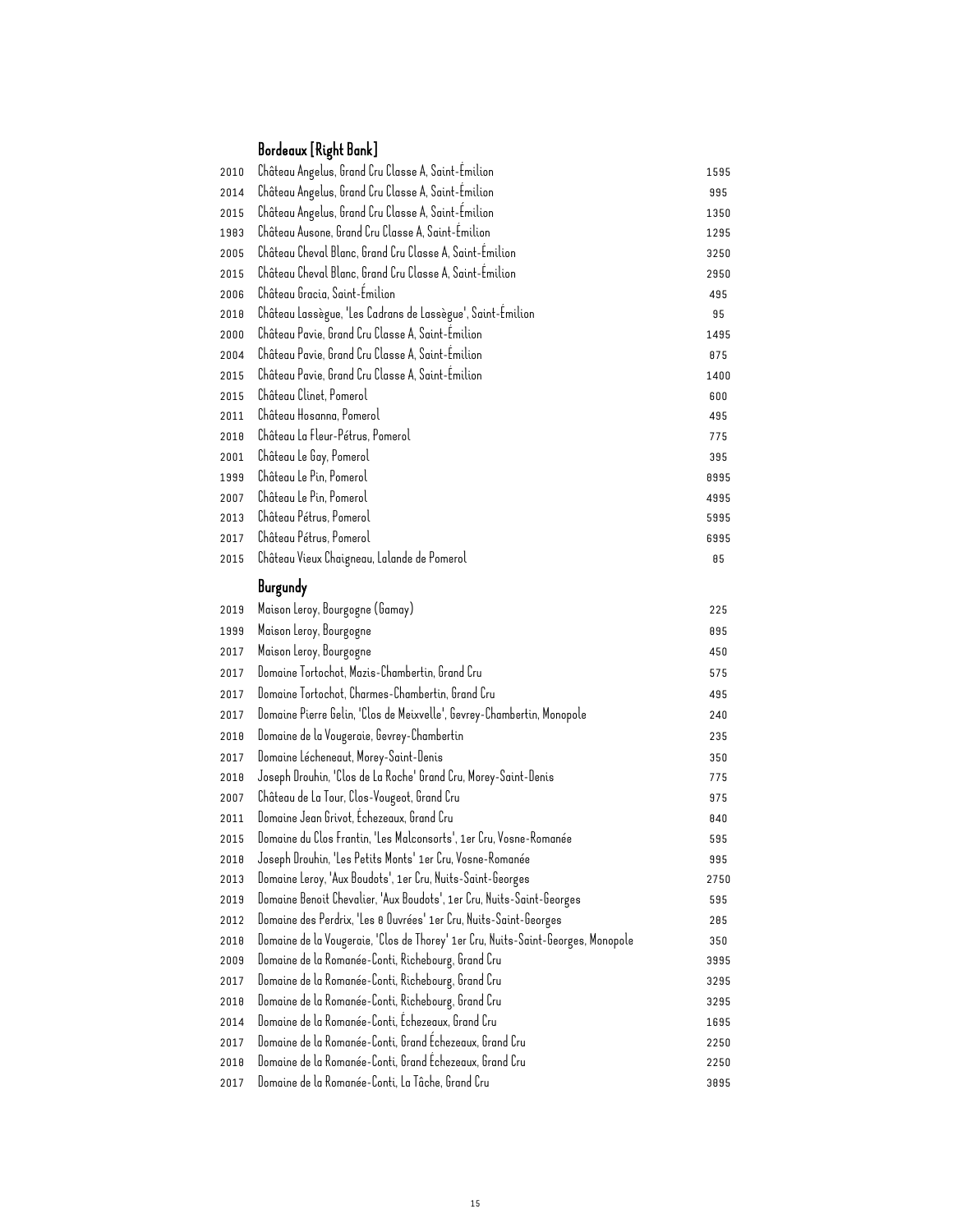| 2015 | Domaine de la Romanée-Conti, Romanée-St. Vivant, Grand Cru                 | 3295 |
|------|----------------------------------------------------------------------------|------|
| 2017 | Domaine de la Romanée-Conti, Romanée-St. Vivant, Grand Cru                 | 3295 |
| 2003 | Maison Leroy, Aloxe-Corton                                                 | 825  |
| 2018 | Joseph Drouhin, 'Clos des Mouches' 1er Cru, Beaune                         | 350  |
| 1999 | Bouchard Père et Fils, 'Beaune Clos de la Mouse' 1er Cru, Beaune, Monopole | 200  |
| 2011 | Comte Armand, 'Clos des Epeneaux', Pommard, Monopole                       | 420  |
| 2019 | Albert Bichot, Domaine Adélie, 'En Pierre Milley', Mercurey                | 150  |
|      | Rhône Valley                                                               |      |
| 2013 | E. Guigal, 'Château d' Ampuis', Côte-Rôtie                                 | 425  |
| 2015 | E. Guigal, 'Château d' Ampuis', Côte-Rôtie                                 | 825  |
| 2015 | E. Guigal, 'La Mouline', Côte-Rôtie                                        | 1195 |
| 2015 | E. Guigal, 'La Landonne', Côte-Rôtie                                       | 1195 |
| 2015 | E. Guigal, 'La Turque', Côte-Rôtie                                         | 1195 |
| 2015 | E. Guigal, 'Ex Voto', Ermitage                                             | 1125 |
| 2020 | Domaine de la Solitude, Châteauneuf-du-Pape                                | 130  |
| 2006 | Château de Beaucastel, Châteauneuf-du-Pape                                 | 350  |
| 2007 | Château de Beaucastel, Châteauneuf-du-Pape                                 | 350  |
| 2009 | Château de Beaucastel, Châteauneuf-du-Pape                                 | 350  |
| 2012 | Domaine du Pegau, 'Cuvée Laurence', Châteauneuf-du-Pape                    | 395  |
| 2015 | Domaine du Pegau, 'Cuvée de Capo', Châteauneuf-du-Pape                     | 995  |
|      | Other French Red                                                           |      |
| 2017 | Domaine Tempier, 'Cuvée Classique', Bandol                                 | 165  |
| 2016 | Mas de Daumas Gassac, 'Saint-Guilhem-Le- Désert', Languedoc-Roussillon     | 135  |
|      | Italian Red                                                                |      |
|      | Piedmont                                                                   |      |
| 2018 | La Spinetta, Barbera d'Asti, 'Ca' Di Pian'                                 | 75   |
| 2008 | Bruno Giacosa, Barolo, 'Falletto'                                          | 450  |
| 2017 | Giovanni Rosso, Barolo                                                     | 135  |
| 2001 | Massolino, Barolo, 'Vigna Rionda' Riserva                                  | 475  |
| 2013 | Paolo Scavino, Barolo, 'Rocche dell'Annunziata' Riserva                    | 485  |
| 2015 | Parusso, Barolo, 'Bussia'                                                  | 350  |
| 2017 | Bruno Giacosa, Barbaresco, 'Asili'                                         | 475  |
| 2012 | Gaja, Barbaresco                                                           | 495  |
| 2014 | Gaja, Barbaresco, 'Sorì San Lorenzo'                                       | 925  |
| 2014 | Gaja, Barbaresco, 'Sorì Tildìn'                                            | 995  |
|      |                                                                            |      |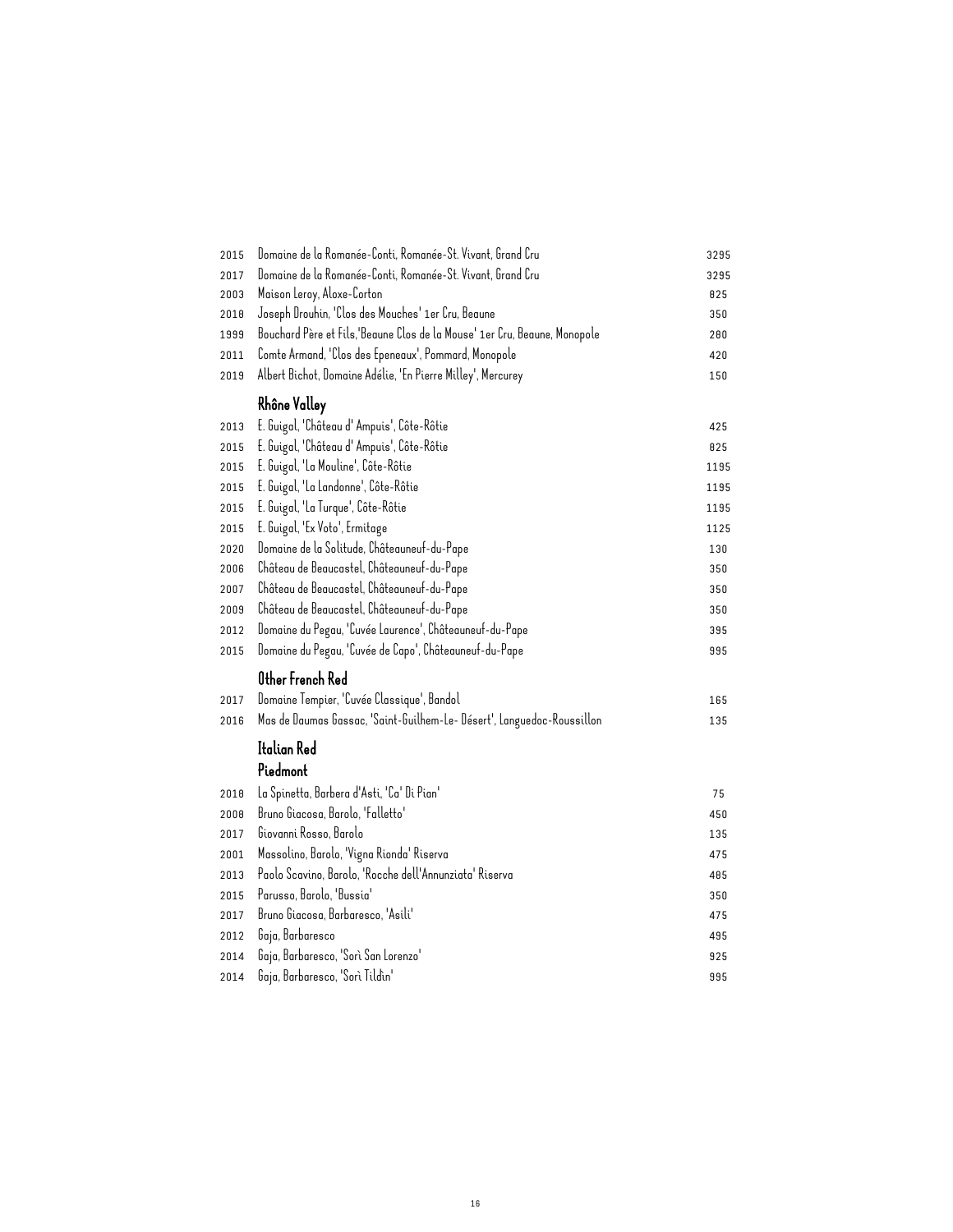#### Tuscany

| 2018 | Bibi Graetz, 'Casamatta', Toscana                              | 60   |
|------|----------------------------------------------------------------|------|
| 2017 | Altesino, Brunello di Montalcino                               | 190  |
| 2016 | Cerbaiona, Brunello di Montalcino                              | 495  |
| 2016 | Donatella Colombini, Brunello di Montalcino                    | 195  |
| 2011 | Fattoria dei Barbi, 'Vigna del Fiore', Brunello di Montalcino  | 295  |
| 2016 | Gaja, Pieve Santa Restituta, 'Rennina', Brunello di Montalcino | 495  |
| 2016 | La Fiorita, 'Fiore di No', Brunello di Montalcino              | 315  |
| 2015 | San Polo, 'Podernovi', Brunello di Montalcino                  | 295  |
| 1995 | Tenuta Greppo Biondi-Santi, Brunello di Montalcino, Riserva    | 1795 |
| 1997 | Tenuta Greppo Biondi-Santi, Brunello di Montalcino, Riserva    | 1595 |
| 2006 | Tenuta Greppo Biondi-Santi, Brunello di Montalcino, Riserva    | 1295 |
| 2012 | Tenuta Greppo Biondi-Santi, Brunello di Montalcino             | 495  |
| 2016 | Tenuta Silvio Nardi, Brunello di Montalcino                    | 235  |
| 2018 | Bibi Graetz, 'Testamatta', Toscana                             | 295  |
| 2016 | Case Basse di Gianfranco, 'Soldera', Toscana                   | 1295 |
| 2018 | Le Macchiole, Bolgheri Rosso                                   | 145  |
| 1999 | Le Macchiole, 'Messorio', (Merlot), Toscana                    | 695  |
| 2017 | Le Macchiole, 'Paleo', (Caberent Franc), Toscana               | 295  |
| 2015 | Le Macchiole, 'Scrio', (Syrah), Toscana                        | 450  |
| 2003 | Montepeloso, 'Nardo', Costa Toscana                            | 340  |
| 2009 | Marchesi Antinori, 'Solaia', Toscana                           | 650  |
| 2012 | Marchesi Antinori, 'Solaia', Toscana                           | 695  |
| 2014 | Marchesi Antinori, 'Solaia', Toscana                           | 650  |
| 2016 | Marchesi Antinori, 'Solaia', Toscana                           | 775  |
| 2003 | Masseto, Toscana                                               | 1895 |
| 2010 | Masseto, Toscana                                               | 1795 |
| 2016 | Masseto, Toscana                                               | 1595 |
| 2017 | Masseto, Toscana                                               | 1595 |
| 2018 | Masseto, 'Massetino', Toscana                                  | 695  |
| 2015 | Tenuta Luce, 'Luce', Toscana                                   | 325  |
| 2019 | Tenuta Sette Ponte, 'Oreno', Toscana                           | 295  |
| 2019 | Gaja Ca'marcanda, 'Magari', Bogheri                            | 215  |
| 2017 | Gaja Ca'marcanda, 'Camarcanda', Bogheri                        | 495  |
| 2017 | Poggio al Tesoro, 'Sondraia', Bolgheri Superiore               | 195  |
| 2010 | Marchesi Antinori, 'Guado al Tasso', Bolgheri Superiore        | 375  |
| 2016 | Tenuta dell'Ornellaia, 'Ornellaia', Bolgheri Superiore         | 575  |
|      |                                                                |      |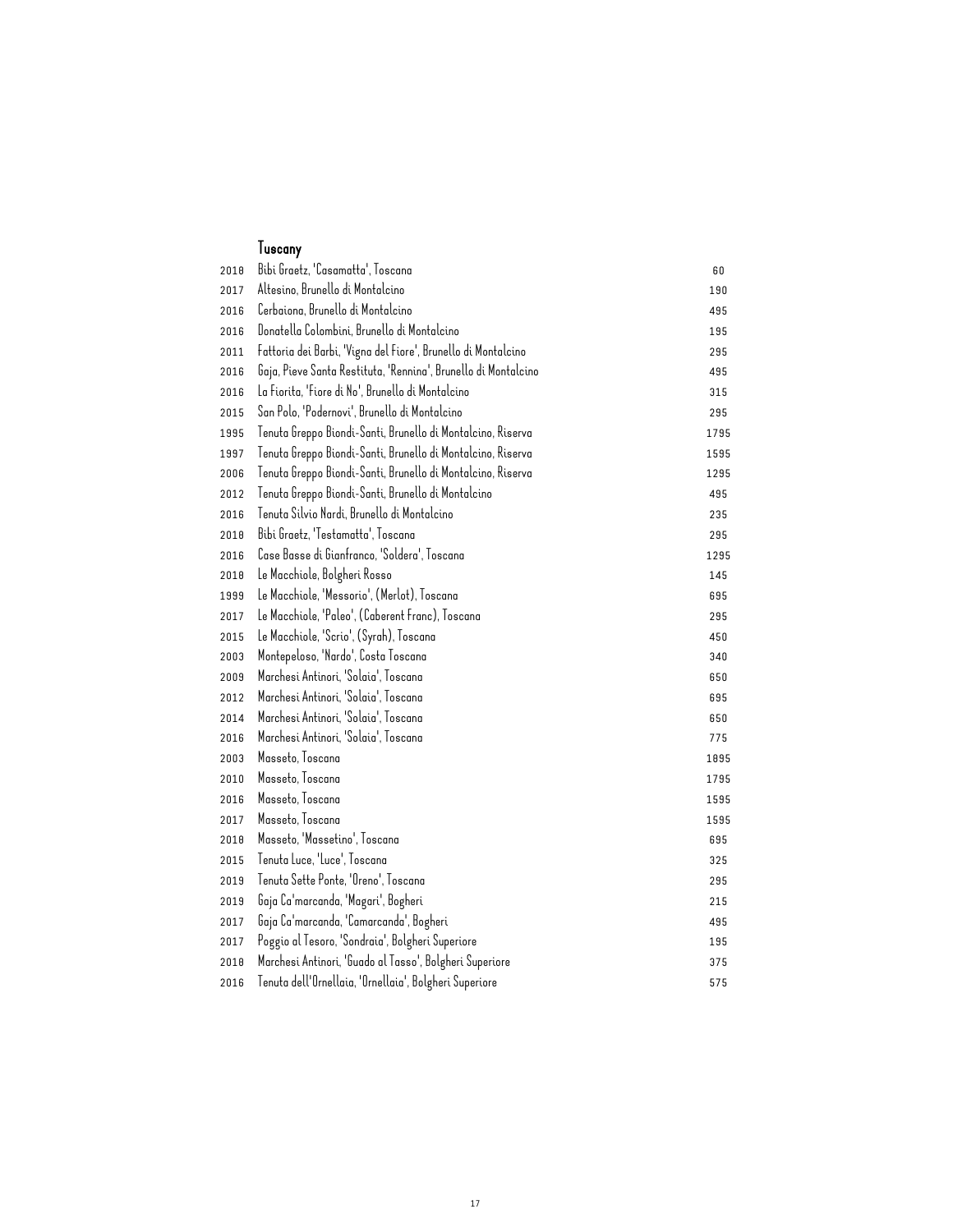#### Veneto and Other Italian Red

| 2016 | Cesari, Amarone della Valpolicella Classico, Veneto                                  | 135  |
|------|--------------------------------------------------------------------------------------|------|
| 2016 | Masi, 'Costaserra', Amarone della Valpolicella Classico, Veneto                      | 160  |
| 2017 | Allegrini, Amarone della Valpolicella Classico, Veneto                               | 195  |
| 2011 | Masi, Amarone della Valpolicella Classico, 'Campolongo di Torbe', Veneto             | 385  |
| 2011 | Masi, Amarone della Valpolicella Classico, 'Mazzano', Veneto                         | 425  |
| 2015 | Gianfranco Fino, 'Jo', (Negroamaro) Salento, Puglia                                  | 210  |
|      | Chinese Red                                                                          |      |
| 2013 | Ao Yun, (Caberent Sauvignon, Cabernet Franc), Himalayan Mountains, Shangri-La        | 650  |
|      | South African Red                                                                    |      |
| 2018 | Kanonkop, 'Estate', (Pinotage), Simonsberg-Stellenbosch                              | 115  |
|      | Spanish Red                                                                          |      |
| 2015 | Quinta Sardonia, 'Q', (Tempranillo, Cabernet, Merlot), Castilla y León               | 175  |
| 2015 | Bodegas Vega-Sicilia, 'Valbuena 5', (Tempranillo/Merlot), Ribera del Duero           | 495  |
| 2010 | Bodegas Vega-Sicilia, 'Unico', (Tempranillo/Cabernet Sauvignon), Ribera del Duero    | 1195 |
| 2019 | Dominio de Pingus, 'Pingus', (Tempranillo), Ribera del Duero                         | 3550 |
| 2016 | Bodega Numanthia, 'Numanthia', (Tempranillo),Toro                                    | 165  |
| 2017 | Muga, (Tempranillo), Rioja Reserva                                                   | 75   |
| 2005 | La Rioja Alta, S.A., 'Gran Reserva 890 Especial ', (Tempranillo), Rioja Gran Reserva | 395  |
| 2020 | Alvaro Palacios, 'Camins del Priorat', (Red Blend), Priorat                          | 90   |
|      | Argentine Red                                                                        |      |
| 2014 | Achaval Ferrer, 'Finca Altamira', (Malbec), Mendoza                                  | 350  |
| 2020 | Bodega Chacra, 'Barda', (Pinot Noir), Rio Negro, Patagonia                           | 75   |
| 2019 | Vina Cobos 'Bramare' Malbec, Lujan de Cuyo                                           | 125  |
|      | Chilean Red                                                                          |      |
| 2017 | Domaines Bournet-Lapostolle, 'Clos Apalta', (Red Blend), Valle de Apalta             | 425  |
|      | Australian Red                                                                       |      |
| 2017 | Angove Family Winemakers, 'War Boys', (Shiraz-Grenache), McLaren Vale                | 175  |
| 2013 | Pendfold's, Bin 95, 'Grange', (Shiraz), South Australia                              | 1550 |
| 2017 | d'Arenberg, 'The Dead Arm', (Shiraz), McLaren Vale                                   | 100  |
| 2010 | Hewitson, 'Old Garden', (Mourvèdre), Barossa Valley                                  | 200  |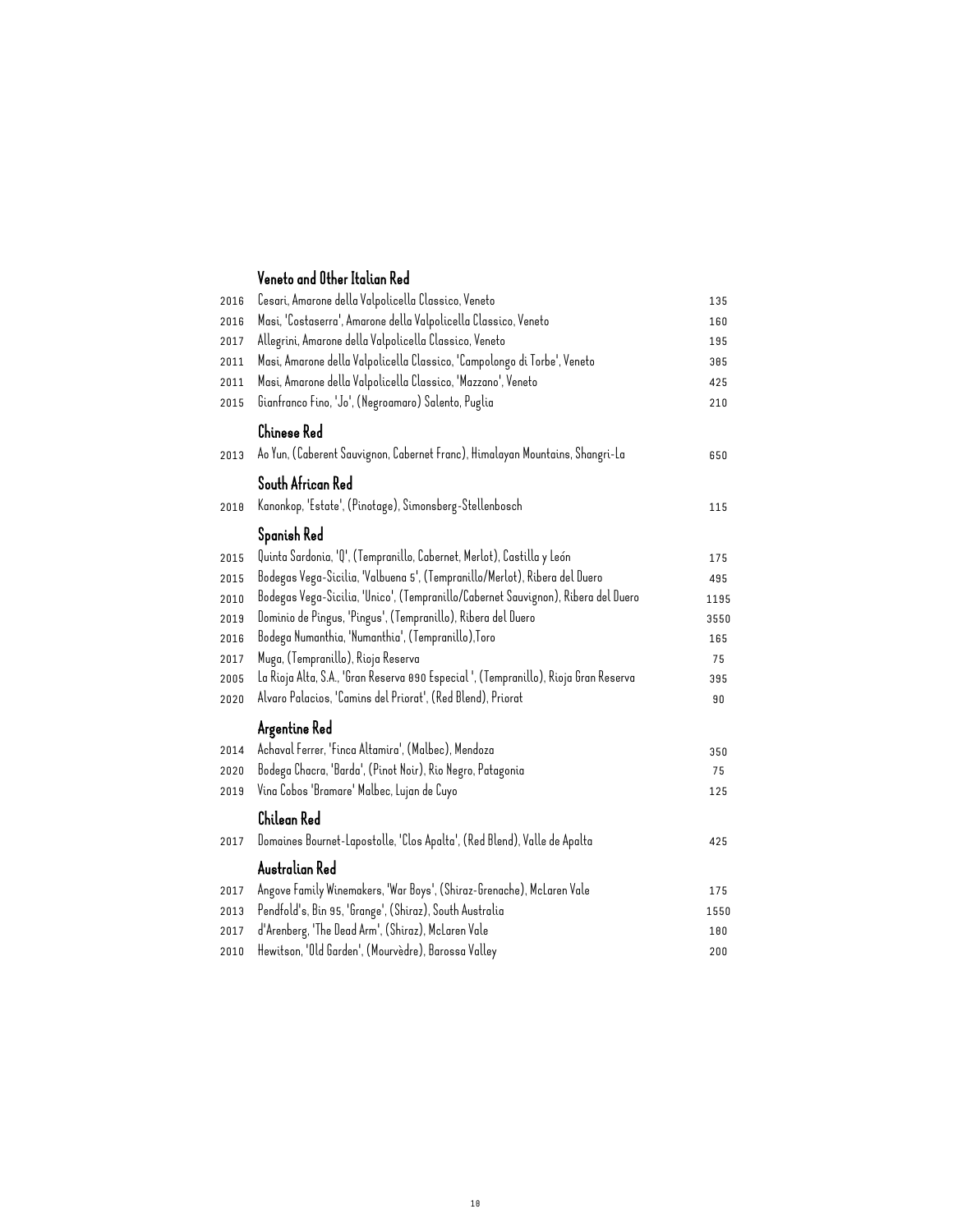## Large Format

|              | Champagne                                                                      |            |
|--------------|--------------------------------------------------------------------------------|------------|
| NV           | Laurent Perrier, 'La Cuvee', Brut, Reims (1.5 liter)                           | 250        |
| NV           | Krug, 'Grande Cuvée' 166 Eme Edition, Brut (1.5 liter)                         | 1495       |
|              | Sparkling                                                                      |            |
| NV           | JCB, 'No. 21, Cremant de Bourgogne', Brut, Burgundy, France (1.5 liter)        | 160        |
|              | French White                                                                   |            |
| 2018         | Les Héritiers du Comte Lafon, 'Clos de la Crochette', Mâcon (1.5 liter)        | 165        |
| 2013         | Trimbach, 'Clos Ste Hune', Riesling, Alsace (1.5 liter)                        | 2295       |
|              | Rosé                                                                           |            |
| 2020         | Wölffer Estate, 'Summer in a Bottle' Long Island, New York (1.5 Liter)         | 150        |
| 2020         | Wölffer Estate, 'Summer in a Bottle' Long Island, New York (3 Liter)           | 325        |
|              | French Red                                                                     |            |
|              | Bordeaux                                                                       |            |
| 2005         | Château d'Armailhac, 'Baronne Philippine de Rothschild', Pauillac (3 liter)    | 1495       |
|              |                                                                                |            |
|              | Burgundy                                                                       |            |
| 2017         | Domaine de la Romanée-Conti, Romanée-St. Vivant, Grand Cru (1.5 liter)         | 7495       |
|              | American Red (Cabernet & Proprietery Blends)                                   |            |
| 2014         | Bond, 'Melbury', Oakville (1.5 liter)                                          | 3500       |
| 2015         | Bond, 'Melbury', Oakville (1.5 liter)                                          | 4000       |
| 2014         | Bond, 'Quella', Oakville (1.5 liter)                                           | 3500       |
| 2017         | Bond, 'Quella', Oakville (1.5 liter)<br>Bond, 'St. Eden', Oakville (1.5 liter) | 4500       |
| 2014         | Bond, 'St. Eden', Oakville (1.5 liter)                                         | 3500       |
| 2017<br>2017 | Chappellet 'Mountain Cuvée', Napa Valley (1.5 Liter)                           | 4500       |
| 2019         | Chappellet 'Signature', Pritchard Hill (1.5 Liter)                             | 195<br>395 |
| 2016         | Continuum Estate, Pritchard Hill (3 Liter)                                     | 2995       |
| 2013         | Duckhorn, 'Paraduxx', Napa Valley (6 liter)                                    | 995        |
| 2016         | Dunn Vineyards, Howell Mountain (1.5 Liter)                                    | 850        |
| 2006         | Grace Family Vineyards, Napa Valley (1 Liter)                                  | 895        |
| 2009         | Heitz Cellars, 'Martha's Vineyard', Rutherford (1.5 liter)                     | 1300       |
| 2012         | Heitz Cellars, 'Martha's Vineyard', Rutherford (1.5 liter)                     | 1300       |
| 2008         | Jordan, Alexander Valley, Sonoma (1.5 liter)                                   | 400        |
| 2012         | Jordan, Alexander Valley, Sonoma (6 liter)                                     | 2495       |
| 2018         | Joseph Phelps, 'Insignia' (1.5 liter)                                          | 1650       |
| 2015         | Opus One, Oakville (1.5 liter)                                                 | 1695       |
| 2019         | Prisoner Red Blend, Napa Valley (1.5 liter)                                    | 250        |
| 2017         | Schrader,'Old Sparky', Beckstoffer To Kalon Vineyard, Napa Valley (1.5 liter)  | 1995       |
| 2018         | Shafer, 'One Point Five', Stag's Leap District (1.5 liter)                     | 550        |
| 1979         | Spring Mountain Vineyard, 'Estate', Napa Valley (1.5 liter)                    | 995        |
|              | Italian Red                                                                    |            |
| 2004         | La Spinetta, Barolo, Vigneto Campè, 'Vürsù', Riserva (1.5 liter)               | 1795       |
| 2007         | La Spinetta, Barbaresco, Vigneto Valeirano, 'Vürsù', Riserva (1.5 liter)       | 1495       |
| 2008         | La Spinetta, Barbaresco, Vigneto Valeirano, 'Vürsù', Riserva (1.5 liter)       | 1495       |
| 2017         | Altesino, Brunello di Montalcino (1.5 liter)                                   | 375        |
| 2003         | Marchesi Antinori, 'Solaia', Toscana (1.5 liter)                               | 1995       |
| 2019         | Gaja Ca'marcanda, 'Magari', Bogheri (1.5 liter)                                | 475        |
| 2017         | Marchesi Antinori, 'Guado al Tasso', Bolgheri Superiore (1.5 liter)            | 750        |